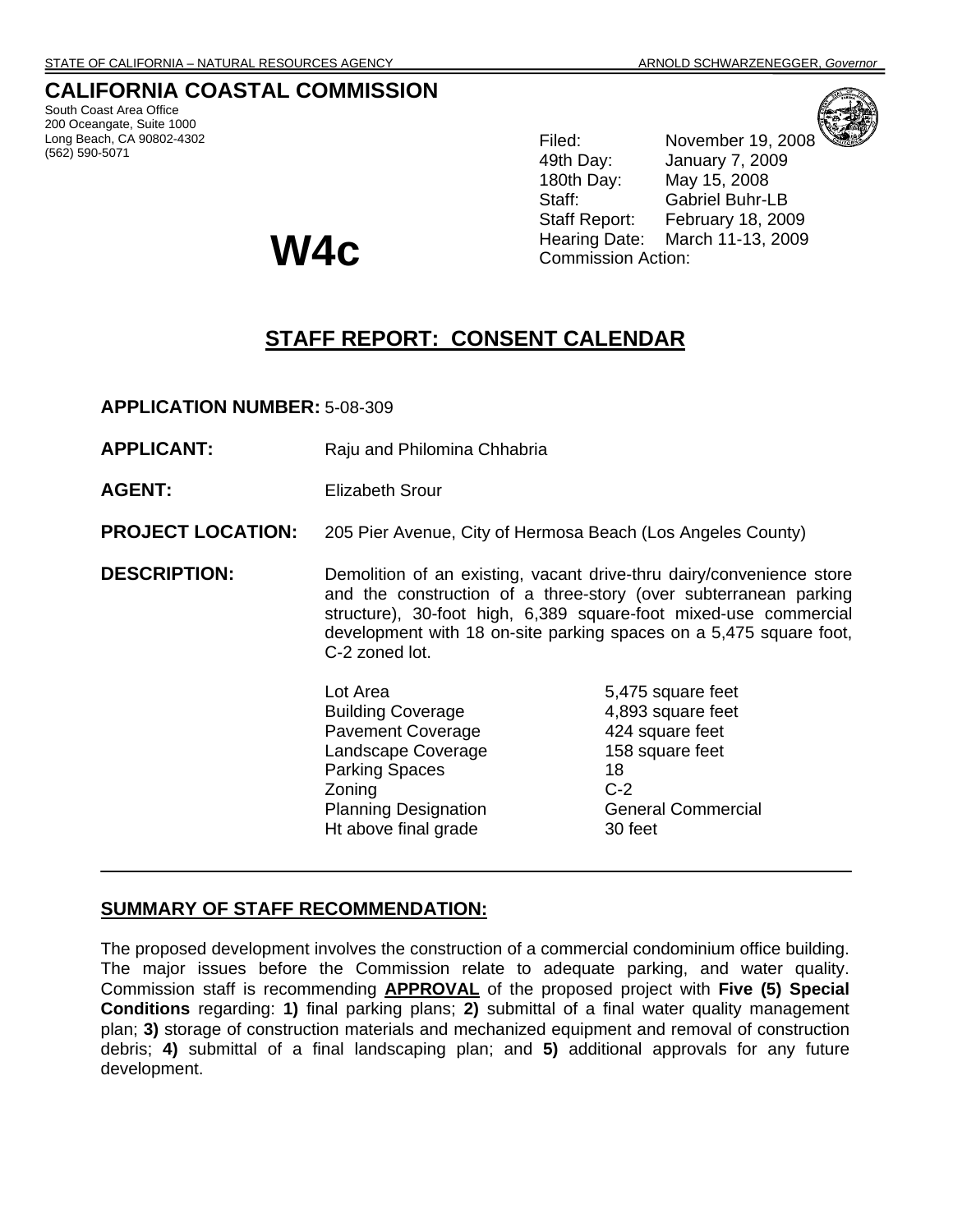### 5-08-309 (Chhabria) Staff Report – Regular Calendar Page 2 of 23

# **SUBSTANTIVE FILE DOCUMENTS:**

- 1. City of Hermosa Beach Land Use Plan, certified 4/21/82.
- 2. Amendment to City of Hermosa Beach Land Use Plan (HRM-MAJ-2-03).
- 3. City of Hermosa Beach Approval in Concept, 10/23/08.
- 4. City of Hermosa Beach Planning Commission Resolution No. 08-36.
- 5. Coastal Development Permit No's. 5-05-162, 5-06-341, and 5-06-478.

# **LIST OF EXHIBITS:**

- 1. Location Map
- 2. Assessor's Parcel Map
- 3. Site Plan
- 4. Elevations
- 5. City of Hermosa Beach Planning Commission Resolution 08-36

# **STAFF RECOMMENDATION:**

Staff recommends that the Commission adopt the following resolution to **APPROVE** the coastal development permit application:

## **MOTION**: *I move that the Commission approve coastal development permit applications included on the consent calendar in accordance with the staff recommendations.*

Staff recommends a **YES** vote. Passage of this motion will result in approval of all permits included on the consent calendar. An affirmative vote of a majority of the Commissioners present is needed to pass the motion.

# **RESOLUTION:**

# **I. APPROVAL WITH CONDITIONS**

The Commission hereby **APPROVES** a coastal development permit for the proposed development and adopts the findings set forth below on grounds that the development as conditioned will be in conformity with the policies of Chapter 3 of the Coastal Act and will not prejudice the ability of the local government having jurisdiction over the area to prepare a Local Coastal Program conforming to the provisions of Chapter 3. Approval of the permit complies with the California Environmental Quality Act because either 1) feasible mitigation measures and/or alternatives have been incorporated to substantially lessen any significant adverse effects of the development on the environment, or 2) there are no further feasible mitigation measures or alternatives that would substantially lessen any significant adverse impacts of the development on the environment.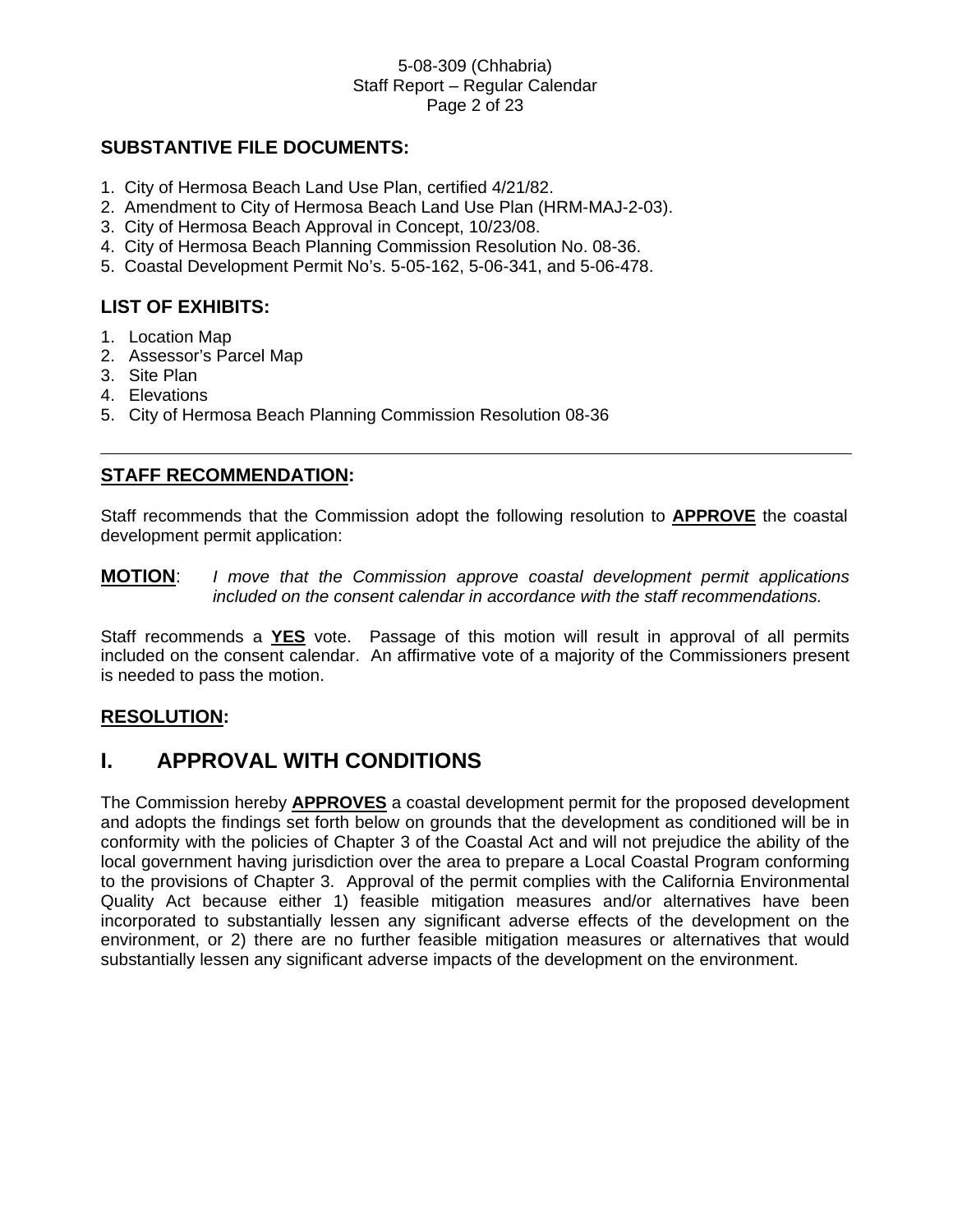#### 5-08-309 (Chhabria) Staff Report – Regular Calendar Page 3 of 23

# **II. STANDARD CONDITIONS:**

- 1. Notice of Receipt and Acknowledgment. The permit is not valid and development shall not commence until a copy of the permit, signed by the permittee or authorized agent, acknowledging receipt of the permit and acceptance of the terms and conditions, is returned to the Commission office.
- 2. Expiration. If development has not commenced, the permit will expire two years from the date this permit is reported to the Commission. Development shall be pursued in a diligent manner and completed in a reasonable period of time. Application for extension of the permit must be made prior to the expiration date.
- 3. Interpretation. Any questions of intent or interpretation of any condition will be resolved by the Executive Director or the Commission.
- 4. Assignment. The permit may be assigned to any qualified person, provided assignee files with the Commission an affidavit accepting all terms and conditions of the permit.
- 5. Terms and Conditions Run with the Land. These terms and conditions shall be perpetual, and it is the intention of the Commission and the permittee to bind all future owners and possessors of the subject property to the terms and conditions.

# **III. SPECIAL CONDITIONS**

# **1. Parking Plan**

A minimum of 18 parking spaces shall be provided and maintained on the site to serve the approved 6,389 square-foot mixed use commercial condominium complex. Any proposed change in the number of parking spaces or change in use shall be submitted to the Executive Director. No such change shall occur without a Commission amendment to this permit unless the Executive Director determines that no amendment is legally necessary, pursuant to the requirements of the Coastal Act and the California Code of Regulations. All available parking shall be shared among and equally available to all of the patrons, employees, and other users of the buildings, and no parking spaces shall be assigned for exclusive use by any owner, occupant or tenant except for the six proposed tandem spaces.

# **2. Water Quality Management Plan**

**A. PRIOR TO ISSUANCE OF THE COASTAL DEVELOPMENT PERMIT**, the applicant shall submit for the review and approval of the Executive Director, a Water Quality Management Plan (WQMP) for the post-construction project site, prepared by a licensed water quality professional, and shall include plans, descriptions, and supporting calculations. The WQMP shall incorporate structural and non-structural Best Management Practices (BMPs) designed to reduce, to the maximum extent practicable, the volume, velocity and pollutant load of stormwater and dry weather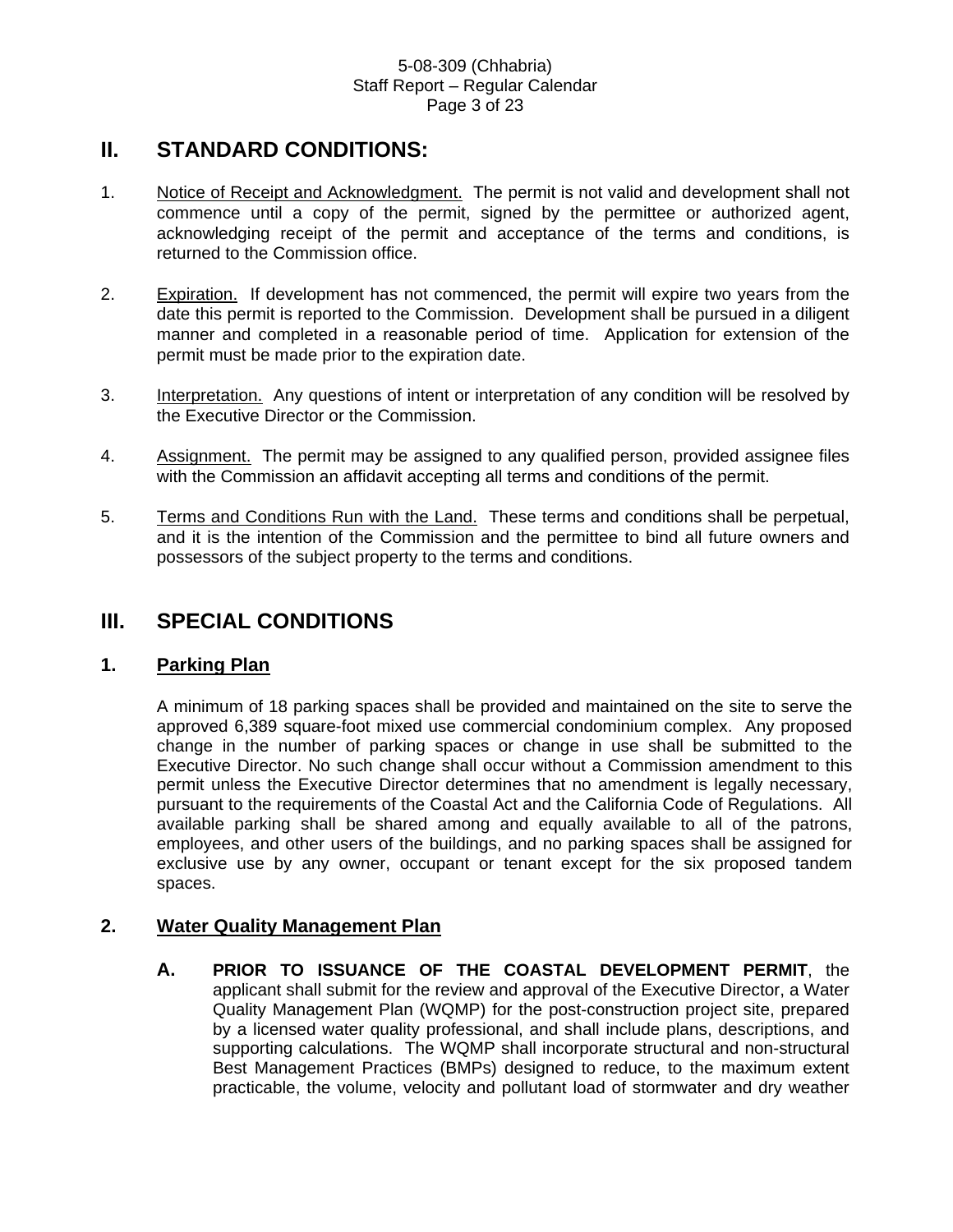#### 5-08-309 (Chhabria) Staff Report – Regular Calendar Page 4 of 23

flows leaving the developed site. In addition to the specifications above, the plan shall be in substantial conformance with the following requirements:

# **Water Quality Goals**

- Post-development peak runoff rates and average volumes shall not exceed predevelopment conditions.
- Appropriate structural and non-structural BMPs shall be designed to treat, infiltrate, or filter the runoff from all surfaces and activities on the development site.
- Post-construction structural BMPs (or suites of BMPs) should be designed to treat, infiltrate or filter the amount of stormwater runoff produced by all storms up to and including the 85th percentile, 24-hour storm event for volume-based BMPs, and/or the 85th percentile, 1-hour storm event, with an appropriate safety factor (i.e., 2 or greater), for flow-based BMPs.
- Runoff from all roofs and parking areas shall be collected and directed through a system structural BMPs of vegetated areas and/or gravel filter strips or other vegetated or media filter devices. The filter elements shall be designed to 1) trap sediment, particulates and other solids and 2) remove or mitigate contaminants through infiltration and/or biological uptake. The drainage system shall also be designed to convey and discharge runoff in excess of this standard from the building site in a non-erosive manner.

# **Parking Lot**

- The WQMP shall provide for the treatment of runoff from parking lots using appropriate structural and non-structural BMPs. At a minimum this must include a bioswale and/or filter designed specifically to minimize vehicular contaminants (oil, grease, automotive fluids, heavy metals), sediments, and floatables and particulate debris.
- The applicant shall regularly sweep the parking lot at a minimum on a weekly basis, in order to prevent dispersal of pollutants that might collect on those surfaces.
- The detergents and cleaning components used on site shall comply with the following criteria: they shall be phosphate-free, biodegradable, and non-toxic to marine wildlife; amounts used shall be minimized to the maximum extent practicable; no fluids containing ammonia, sodium hypochlorite, chlorinated solvents, petroleum distillates, or lye shall be used;
- The applicant shall not spray down or wash down the parking lot unless the water used is directed through the sanitary sewer system or a filtered drain.
- All BMPs shall be operated, monitored, and maintained for the life of the project and at a minimum, all structural BMPs shall be inspected, cleaned-out, and where necessary, repaired at the following minimum frequencies: (1) prior to October 15th each year; (2) during each month between October 15<sup>th</sup> and April 15<sup>th</sup> of each year and, (3) at least twice during the dry season.
- Debris and other water pollutants removed from structural BMP(s) during clean-out shall be contained and disposed of in a proper manner;
- It is the applicant's responsibility to maintain the drainage system and the associated structures and BMPs according to manufacturer's specification.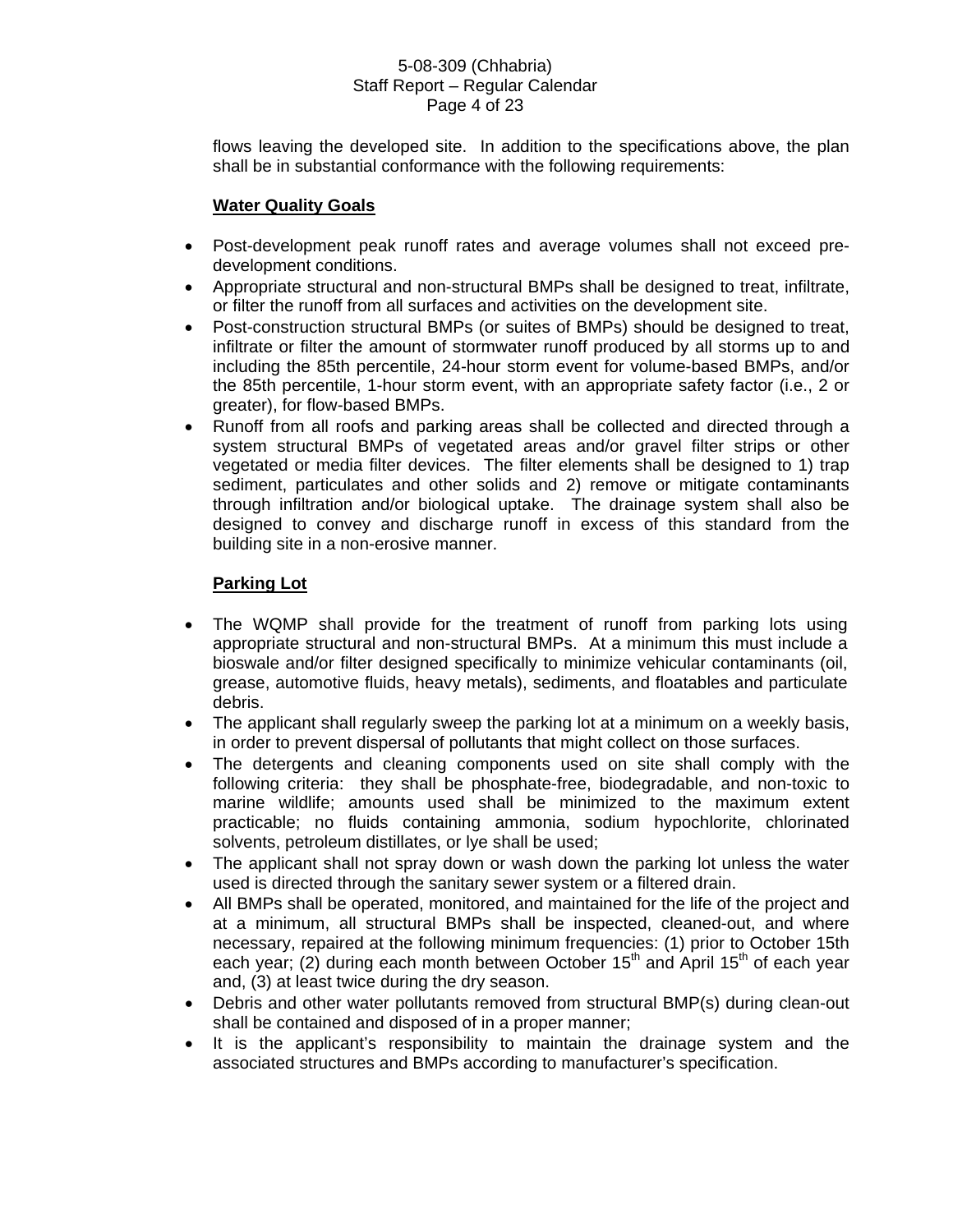#### 5-08-309 (Chhabria) Staff Report – Regular Calendar Page 5 of 23

**B.** The permittee shall undertake development in accordance with the final plan. Any proposed changes to the final plan shall be reported to the Executive Director. No changes to the final plan shall occur without a Commission amendment to this coastal development permit unless the Executive Director determines that no amendment is legally required.

# **3. Storage of Construction Materials, Mechanized Equipment and Removal of Construction Debris**

The permittee shall comply with the following construction-related requirements:

- Best Management Practices (BMPs) and Good Housekeeping Practices (GHPs) designed to prevent spillage and/or runoff of construction-related materials, and to contain sediment or contaminants associated with construction activity, shall be implemented prior to the on-set of such activity;
- No construction materials, debris, or waste shall be placed or stored where it may enter a storm drain
- All trash and debris shall be disposed in the proper trash or recycling receptacle at the end of every construction day.
- Construction debris and sediment shall be properly contained and secured on site with BMPs, to prevent the unintended transport of sediment and other debris into coastal waters by wind, rain or tracking. All stock piles and construction materials shall be covered, enclosed on all sides, shall be located as far away as possible from drain inlets and any waterway, and shall not be stored in contact with the soil;
- Construction debris and sediment shall be removed from construction areas as necessary to prevent the accumulation of sediment and other debris which may be discharged into coastal waters. All debris and trash shall be disposed of in the proper trash and recycling receptacles at the end of each construction day;
- The discharge of any hazardous materials into any receiving waters shall be prohibited;
- A pre-construction meeting shall be held for all personnel to review procedural and BMP/GHP guidelines;
- All BMPs shall be maintained in a functional condition throughout the duration of the project.
- Debris shall be disposed at a legal disposal site or recycled at a recycling facility. If the disposal site is located in the coastal zone, a coastal development permit or an amendment to this permit shall be required before disposal can take place.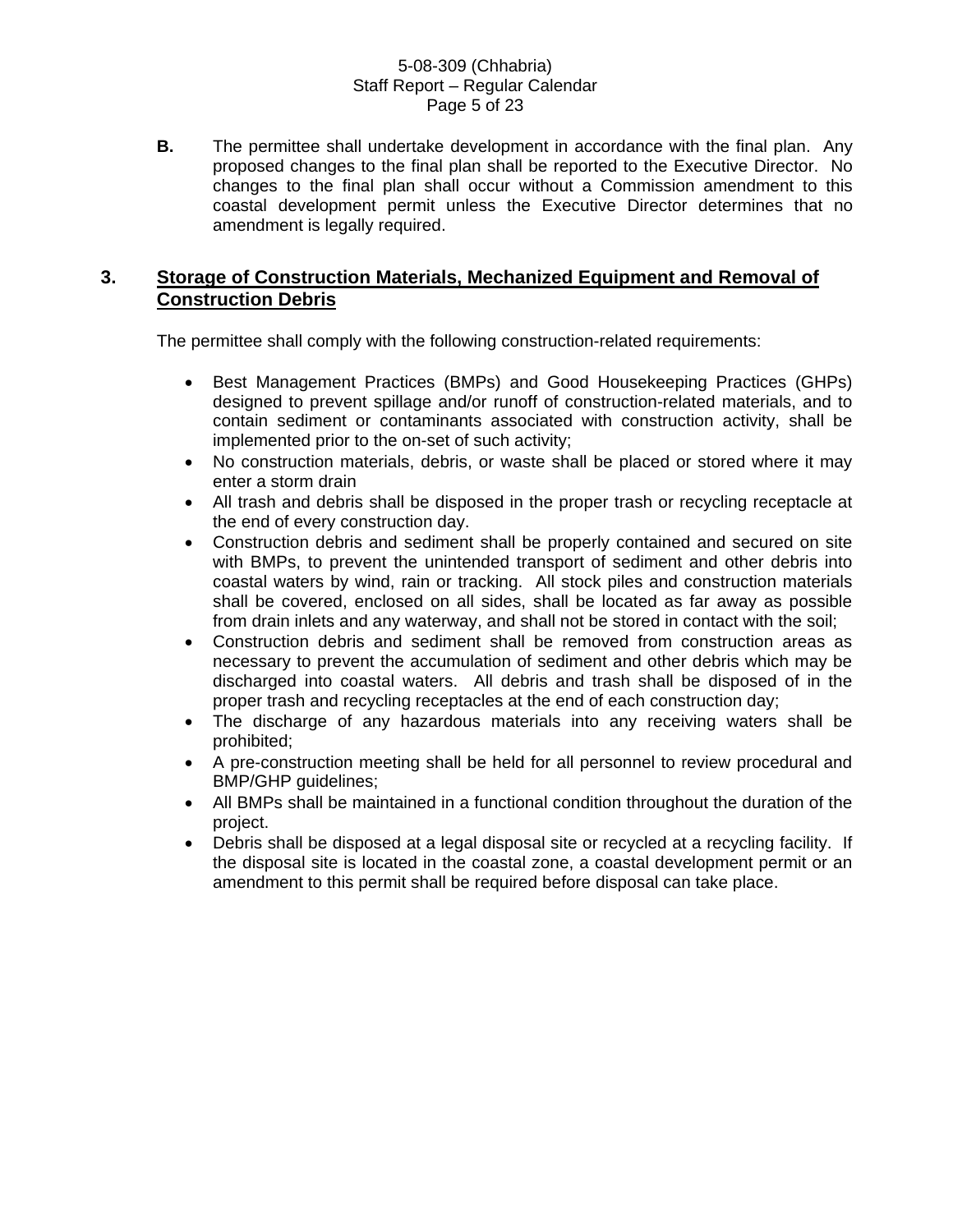### 5-08-309 (Chhabria) Staff Report – Regular Calendar Page 6 of 23

# **4. Landscaping Plan**

- A. **PRIOR TO ISSUANCE OF THE COASTAL DEVELOPMENT PERMIT**, the applicant shall submit, in a form and content acceptable to the Executive Director, two (2) sets of a finalized landscaping plan prepared by an appropriately licensed professional that satisfies the following requirements:
	- (1) The plan shall demonstrate that:
		- a. No plant species listed as problematic and/or invasive by the California Native Plant Society [\(http://www.CNPS.org/](http://www.cnps.org/)), the California Invasive Plant Council (<http://www.cal-ipc.org/>), or as may be identified from time to time by the State of California shall be employed or allowed to naturalize or persist on the site. Any existing landscaping within the limits of the proposed project that doesn't meet the above requirements in this paragraph and those requirements listed in subsection b below shall be removed;
		- b. All plants employed on the site shall be drought tolerant, (low water use) plants identified by U. C. Davis and/or the Water Resources Board;
		- c. All planting will be completed within 60 days after completion of construction;
		- d. All vegetation shall be maintained in good growing condition throughout the life of the project, and whenever necessary, shall be replaced with new plant materials to ensure continued compliance with the landscaping plan.
	- (2) The plan shall include, at a minimum, the following components:
		- a. A map showing the type, size, and location of all plant materials that will be on the developed site, the irrigation system, topography of the developed site, and all other landscape features;
		- b. A schedule for installation of plants.
- B. The permittee shall undertake development in accordance with the approved plan. Any proposed changes to the approved final plan shall be reported to the Executive Director. No changes to the approved final plan shall occur without a Commission amendment to this coastal development permit unless the Executive Director determines that no amendment is legally required.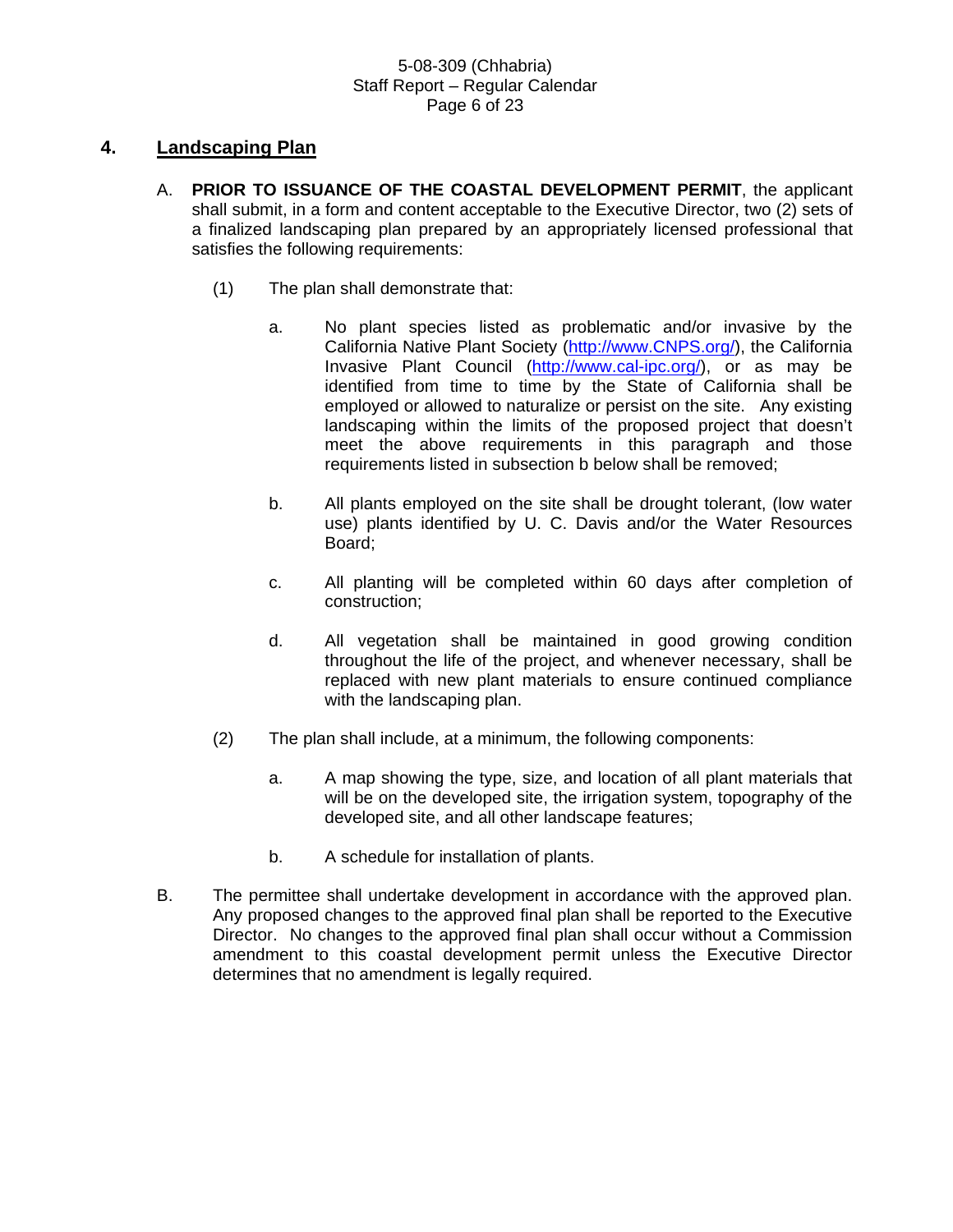## 5-08-309 (Chhabria) Staff Report – Regular Calendar Page 7 of 23

# **5. Future Development**

This permit is only for the development described in coastal development permit No. 5-08- 309. Pursuant to Title 14 California Code of Regulations section 13253(b)(6), the exemptions otherwise provided in Public Resources Code section 30610 (b) shall not apply to the development governed by the coastal development permit No. 5-08-309. Accordingly, any future improvements to the structure authorized by this permit, including but not limited to changes in square footage of the office condominiums, conversion of common space lobbies or storage areas to office units, number of on-site parking spaces, conversion of snack shop to a restaurant or other change that would result in an increase intensity of use, and repair and maintenance identified as requiring a permit in Public Resources section 30610(d) and Title 14 California Code of Regulations sections 13252(a)- (b), shall require an amendment to Permit No. 5-08-309 from the Commission or shall require an additional coastal development permit from the Commission or from the applicable certified local government.

# **IV. FINDINGS AND DECLARATIONS:**

The Commission hereby finds and declares:

# **A. Project Description and Location**

The subject site is located at 205 Pier Avenue, within the City of Hermosa Beach, Los Angeles County (Exhibit #1). This site is located on the northeast corner of the intersection of Pier Avenue and Manhattan Avenue, in the downtown district, in an area known as upper Pier Avenue, approximately ¼ mile inland from the Hermosa Beach Pier and the sandy beach. The proposed project is located within an existing urban area comprised of both commercial and residential uses.

The proposed project includes demolition of all existing improvements located within the subject site, which include an existing drive-thru dairy/convenience store with two associated surface parking spaces. The applicant proposes to construct a three-story (over basement parking structure), 30-foot high, 6,389 square-foot mixed use building with seven commercial condominium units located on the second and third floors totaling 3,549 square-feet, and a 951 square-foot snack shop on the first floor on a 5,475 square-foot lot. The ground floor would also host an office lobby and the second and third floors include restaurant facilities for the office condominiums and snack shop (Exhibit #3). The proposed parking component would include a 4,193 square foot parking structure that would provide 18 on-site parking spaces distributed between the ground floor and basement level. Access to both parking levels would be provided via Manhattan Avenue. Grading to accommodate the basement parking will consist of 2,010 cubic yards of cut.

The City has reviewed the proposed project and found it consistent with local zoning requirements, as evidenced by Planning Commission Resolution 08-36, approved August 19, 2008 (Exhibit #5). The proposed project conforms to the certified LUP 30-foot height limit for C-2 zoned, general commercial development.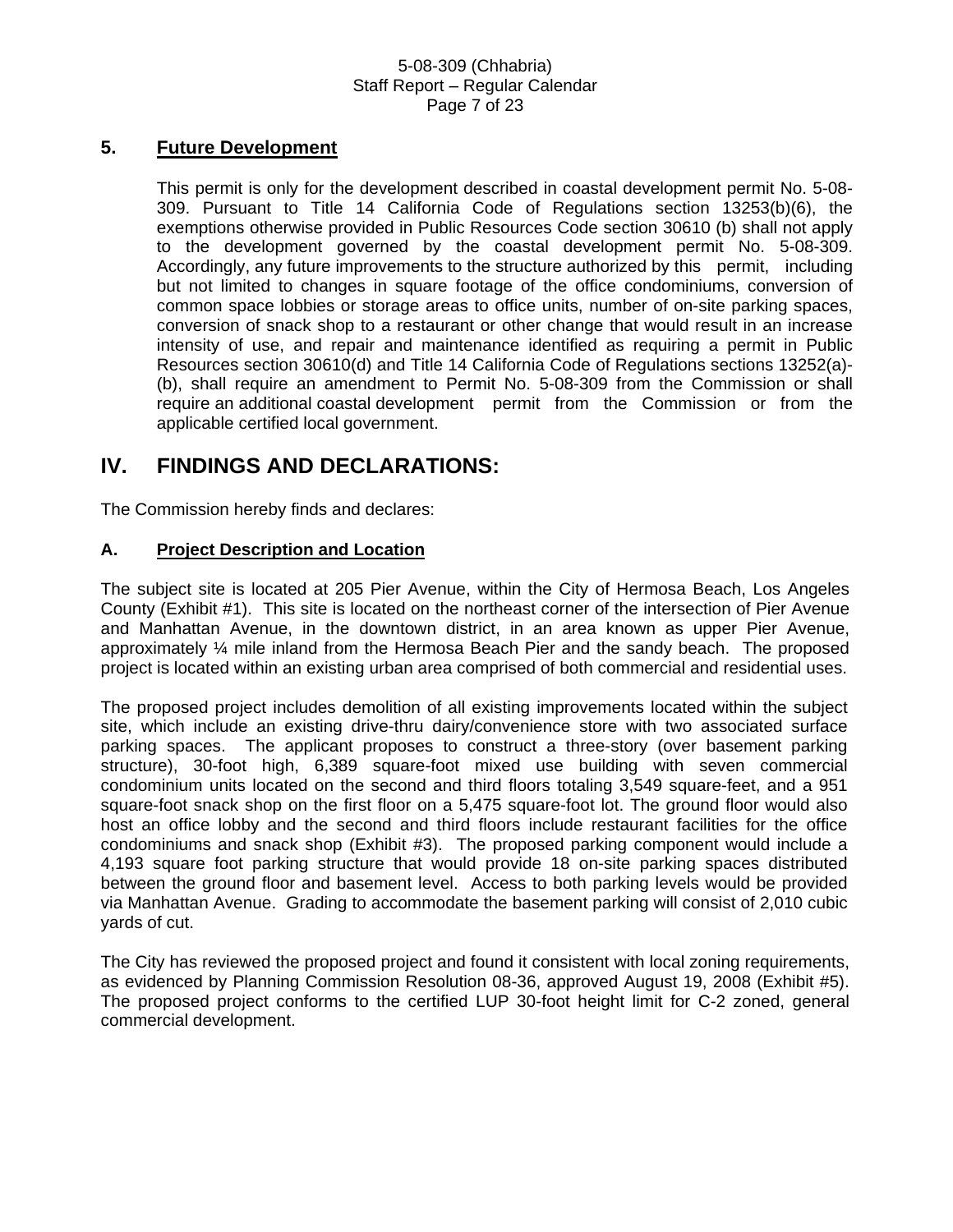#### 5-08-309 (Chhabria) Staff Report – Regular Calendar Page 8 of 23

## **B. Community Character/Visual Quality**

The development is located within an existing developed area and is compatible with the character and scale of the surrounding area. However, the proposed project raises concerns that future development of the project site potentially may result in a development which is not consistent with the Chapter 3 policies of the Coastal Act. To assure that future development is consistent with the Chapter 3 policies of the Coastal Act, the Commission finds that **Special Condition #5** be imposed which limits the uses and development for the proposed project and requires an amendment to this permit or a new coastal development permit for any changes to the development, including, but not limited to the hours of operation, land use, or intensification of use. As conditioned, the Commission finds that the proposed development conforms with Sections 30222, 30250 and 30251 of the Coastal Act.

# **C. Public Access/Parking**

Based on the current parking standard in the LUP which requires 4 spaces per 1,000 square feet of office or snack shop/retail space in the downtown area, the proposed development requires 18 parking spaces. This parking requirement is proposed to be accommodated by providing 18 parking spaces in the on-site parking garage located on the ground and basement levels, six of the on-site parking spaces are proposed as tandem spaces. Access to the proposed parking garage would be available from Manhattan Avenue, and would require a new curb cut that would eliminate three street parking spaces. The proposed development would also result in elimination of an existing curb cut on Pier Avenue that would result in three new street parking spaces and therefore the project as proposed would not result in a net loss of any street parking spaces.

The proposed development would potentially serve local residents from the surrounding neighborhood developments located nearby that could access the site by alternative means of transportation either as pedestrians or by bicycle. The Beach Cities Transit route #109 also provides access to the subject site.

In order not to interfere with beach parking, the Commission has imposed **Special Condition #1**, which requires the applicant to provide and maintain a minimum of 18 on-site parking spaces for the proposed development and requires an amendment to this permit for any change in the number of parking spaces, or change in use of the proposed building complex. It also requires that the parking, other than the six proposed tandem spaces, is available to all building employees and users of 205 Pier Avenue in order to ensure maximum parking efficiency during peak and non-peak occupancy periods. In other permits where the Commission has examined proposals for shared parking, such as the St. Joseph's Center in Venice Beach and several projects in Long Beach, studies supporting shared parking have shown that the total demand for spaces in the building complex can be reduced if the number of assigned parking spaces is minimized (other than required ADA parking).

As conditioned, the proposed development will not have any new adverse impact on public access to the coast or to nearby recreational facilities. Thus, as conditioned, the proposed development conforms with Sections 30210 through 30214, Sections 30220 through 30224, and 30252 of the Coastal Act.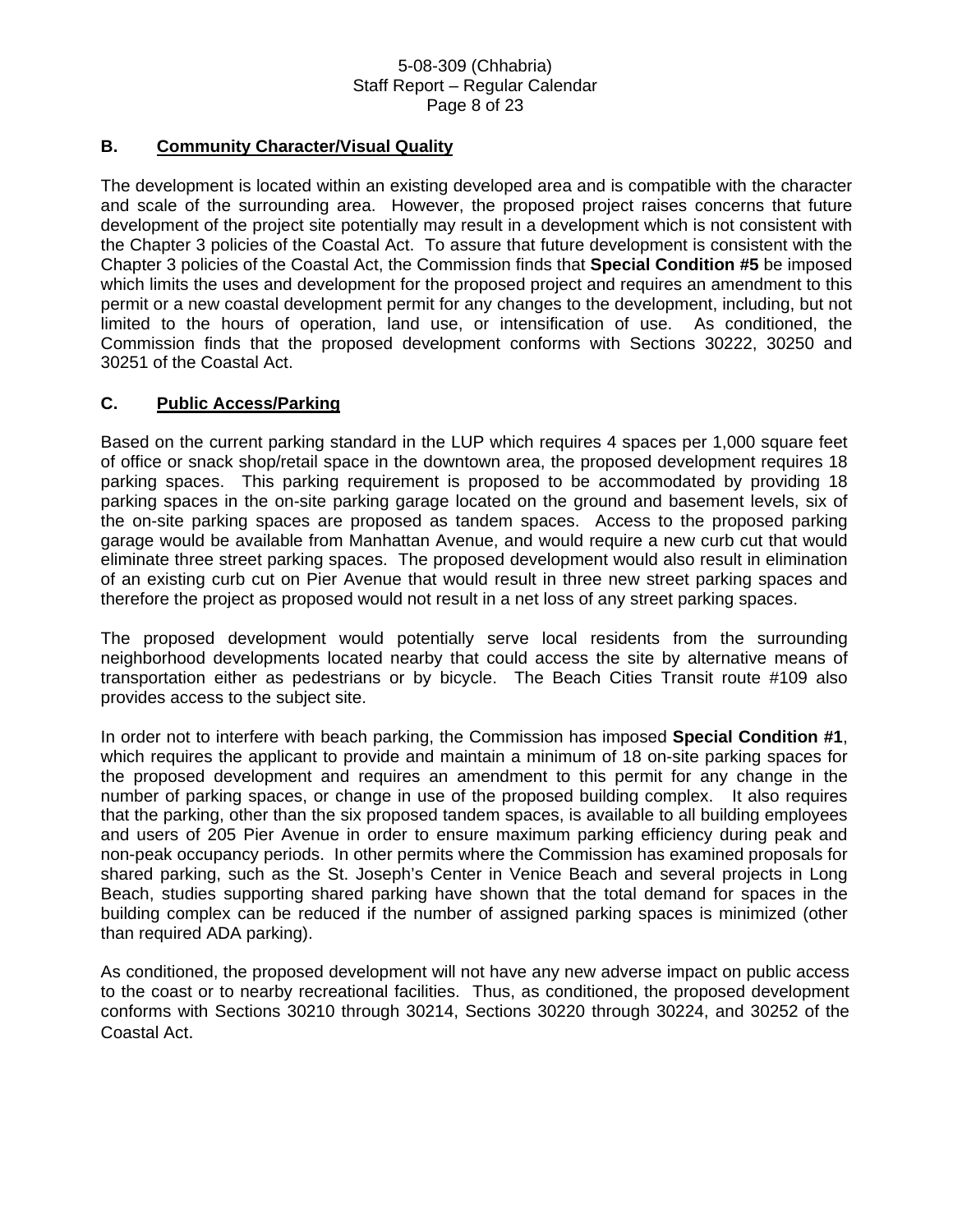#### 5-08-309 (Chhabria) Staff Report – Regular Calendar Page 9 of 23

## **D. Water Quality**

The proposed development would result in the discharge of storm water into the storm water conveyance system. As such, the amount of pollutants carried through the system would increase proportionally. Therefore, the project has the potential to affect the water quality of the coastal waters in Hermosa Beach.

The proposed commercial condominium building is new development, which affords an opportunity to improve water quality. Much of the pollutants entering the ocean come from land-based development. The Commission finds that it is necessary to minimize to the extent feasible within its jurisdiction the cumulative adverse impacts on water quality resulting from incremental increases in impervious surface associated with additional development. Reductions in the amount of pollutants in the existing runoff would be one step to begin to reduce cumulative adverse impacts to coastal water quality. The proposed project drains a new 18 space parking area, paved walkways and landscaped areas. As such, appropriate measures must be taken to assure that adverse affects on water quality are minimized.

The proposed development has a potential for a discharge of polluted runoff from the project site into coastal waters. Due to this, the Commission has imposed **Special Condition #3**, which requires the applicant to comply with construction-related requirements related to storage of construction materials, mechanized equipment and removal of construction debris, and **Special Condition #2**, which requires the applicant to submit water quality management plan prior to issuance of the permit.

Other sources of polluted runoff could include runoff from the large amount of impervious surface in the proposed project and over-watering, which sometimes occurs from installation of landscaping with a high water demand. Plants with a high-water demand are typically not well-suited to the Mediterranean climate of southern California, and therefore often require intense fertilization and application of pesticides/herbicides as a maintenance regime, in addition to regular irrigation. Thus, this type of landscaping can add pollutants to both dry weather and stormwater runoff. Therefore, the use of drought tolerant plants or low-maintenance landscaping is a preferred alternative.

The term "drought tolerant" is equivalent to the terms "low water use" and "ultra low water use" as defined and used by "A Guide to Estimating Irrigation Water Needs of Landscape Plantings in California" prepared by University of California Cooperative Extension and the California Department of Water Resources dated August 2000 and is available for review at <http://www.owue.water.ca.gov/landscape/pubs/pubs.cfm>. Any plants in the landscaping plan should be drought tolerant to minimize the use of water.

The placement of vegetation that is considered to be invasive which could supplant native vegetation should not be allowed. Invasive plants have the potential to overcome native plants and spread quickly. Invasive plants are generally those identified by the California Invasive Plant Council [\(http://www.cal-ipc.org/\)](http://www.cal-ipc.org/) and California Native Plant Society [\(http://www.CNPS.org/](http://www.cnps.org/)) in their publications.

Therefore the Commission has imposed **Special Condition #4** requiring the applicant to submit a landscaping plan for the review and approval of the Executive Director. The plan requires the applicant to plant non-invasive, drought tolerant vegetation on the site. Non-invasive, drought tolerant plants are used because they require little to no watering once they are established (1-3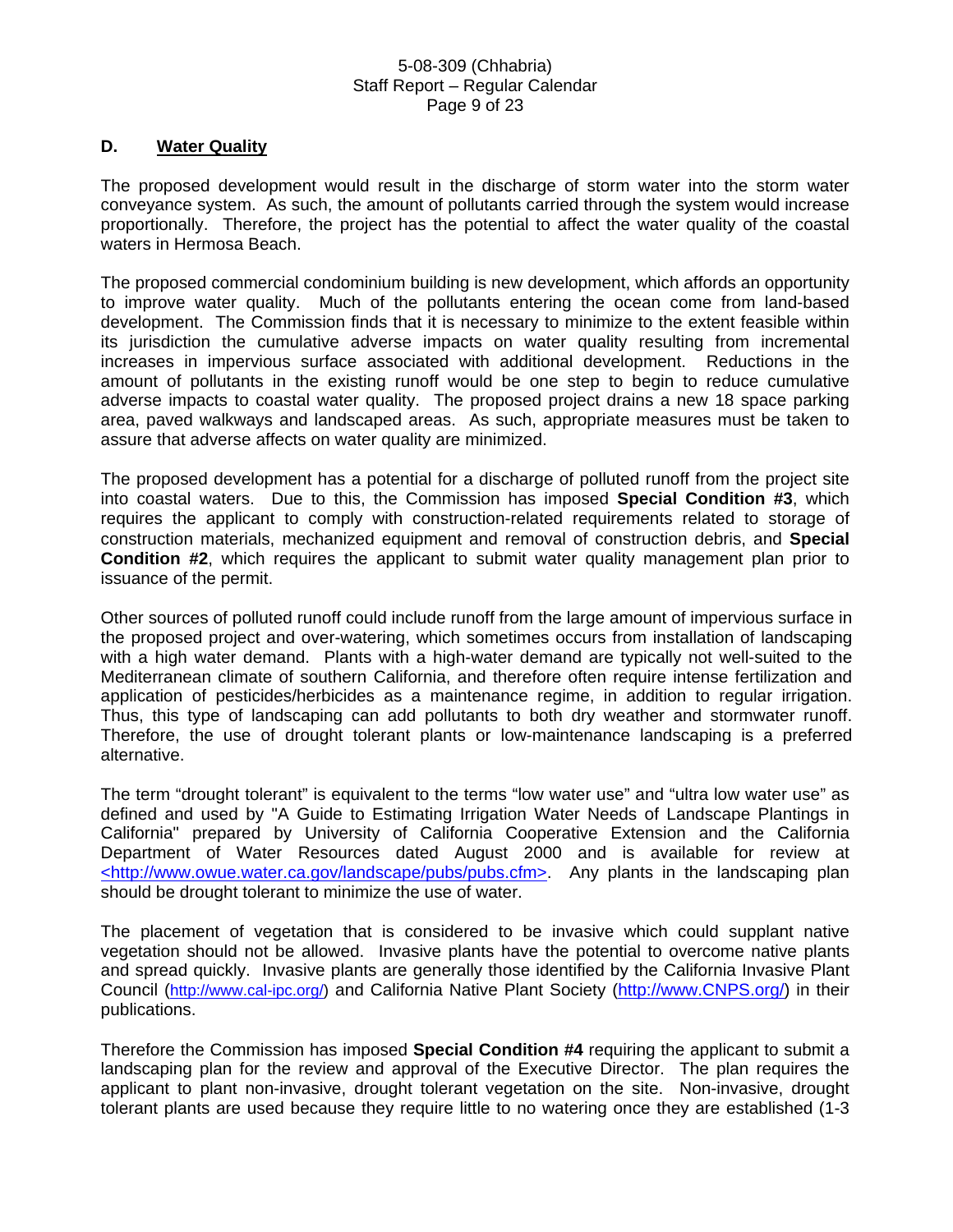#### 5-08-309 (Chhabria) Staff Report – Regular Calendar Page 10 of 23

years), they have deep root systems that tend to stabilize the soil, and are spreading plants that tend to minimize erosion impacts of rain and water run-off.

As conditioned the Commission finds that the proposed development, as conditioned, conforms with Sections 30230 and 30231 of the Coastal Act regarding the protection of water quality to promote the biological productivity of coastal waters and to protect human health.

# **E. Local Coastal Program**

Coastal Act section 30604(a) states that, prior to certification of a local coastal program ("LCP"), a coastal development permit can only be issued upon a finding that the proposed development is in conformity with Chapter 3 of the Act and that the permitted development will not prejudice the ability of the local government to prepare an LCP that is in conformity with Chapter 3.

The Commission conditionally certified the City of Hermosa Beach Land Use Plan on August 19, 1981. The Land Use Plan (LUP) was effectively certified with suggested modifications on April 21, 1982. The modifications were accepted and the LUP is certified. The City submitted a final draft of its zoning and implementation ordinances (LIP) and a revision to their LUP in 2000. The amendment and Implementation ordinance was scheduled for public hearing and Commission action at the October 8, 2001 meeting, but the City withdrew. Therefore, these have not been certified and the standard of review for development in Hermosa Beach is still the Coastal Act.

As conditioned, the proposed development is consistent with Chapter 3 of the Coastal Act and with the certified Land Use Plan for the area. Approval of the project, as conditioned, will not prejudice the ability of the local government to prepare an LCP that is in conformity with the provisions of Chapter 3 of the Coastal Act.

# **F. California Environmental Quality Act**

Section 13096 of the Commission's regulations requires Commission approval of Coastal Development Permit applications to be supported by a finding showing the application, as conditioned by any conditions of approval, to be consistent with any applicable requirements of the California Environmental Quality Act (CEQA). Section 21080.5(d)(2)(A) of CEQA prohibits a proposed development from being approved if there are feasible alternatives or feasible mitigation measures available which would substantially lessen any significant adverse effect which the activity may have on the environment.

As conditioned, there are no feasible alternatives or additional feasible mitigation measures available that would substantially lessen any significant adverse effect that the activity may have on the environment. Therefore, the Commission finds that the proposed project, as conditioned to mitigate the identified impacts, is the least environmentally damaging feasible alternative and can be found consistent with the requirements of the Coastal Act to conform to CEQA.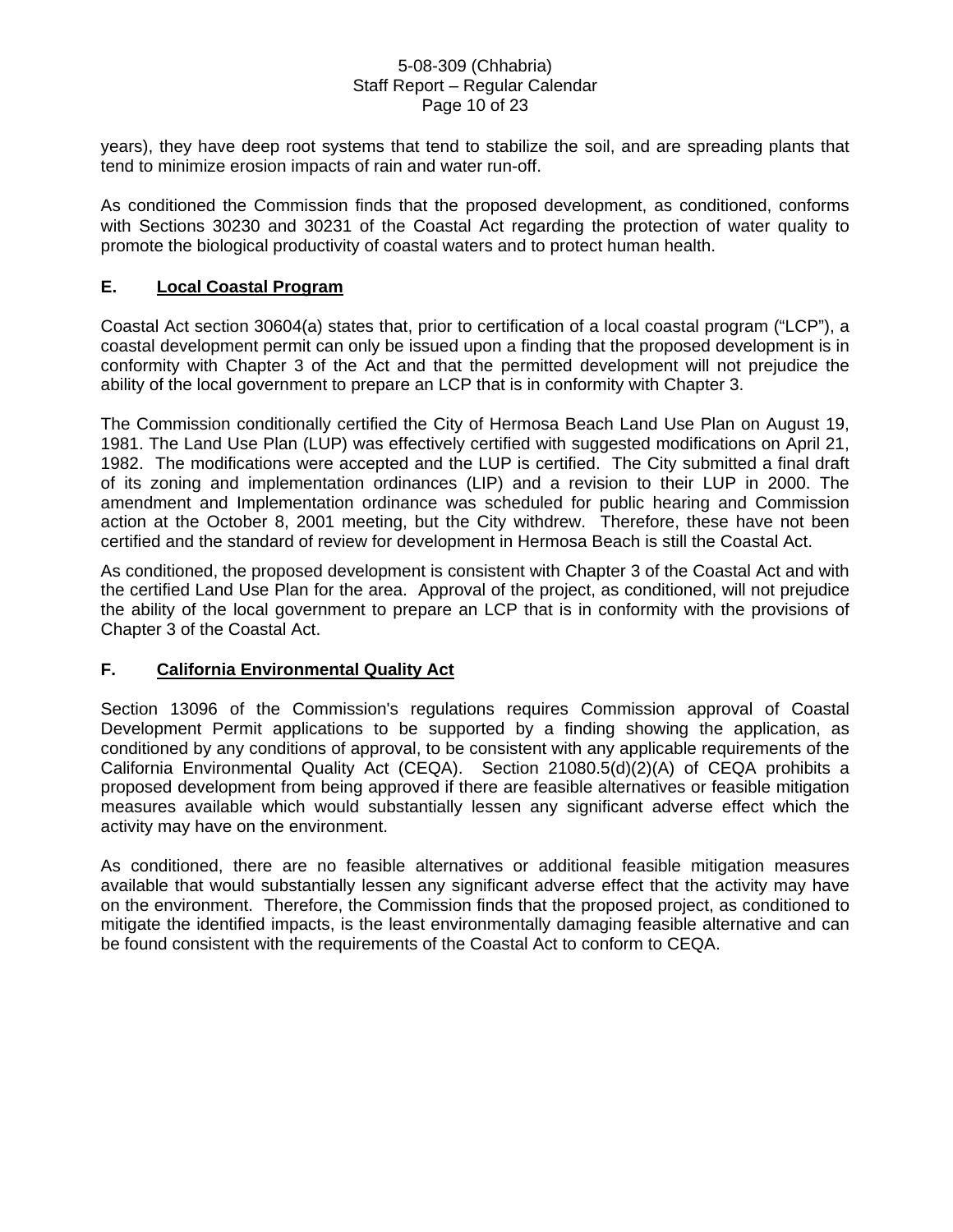## 5-08-309 (Chhabria) Staff Report – Regular Calendar Page 11 of 23

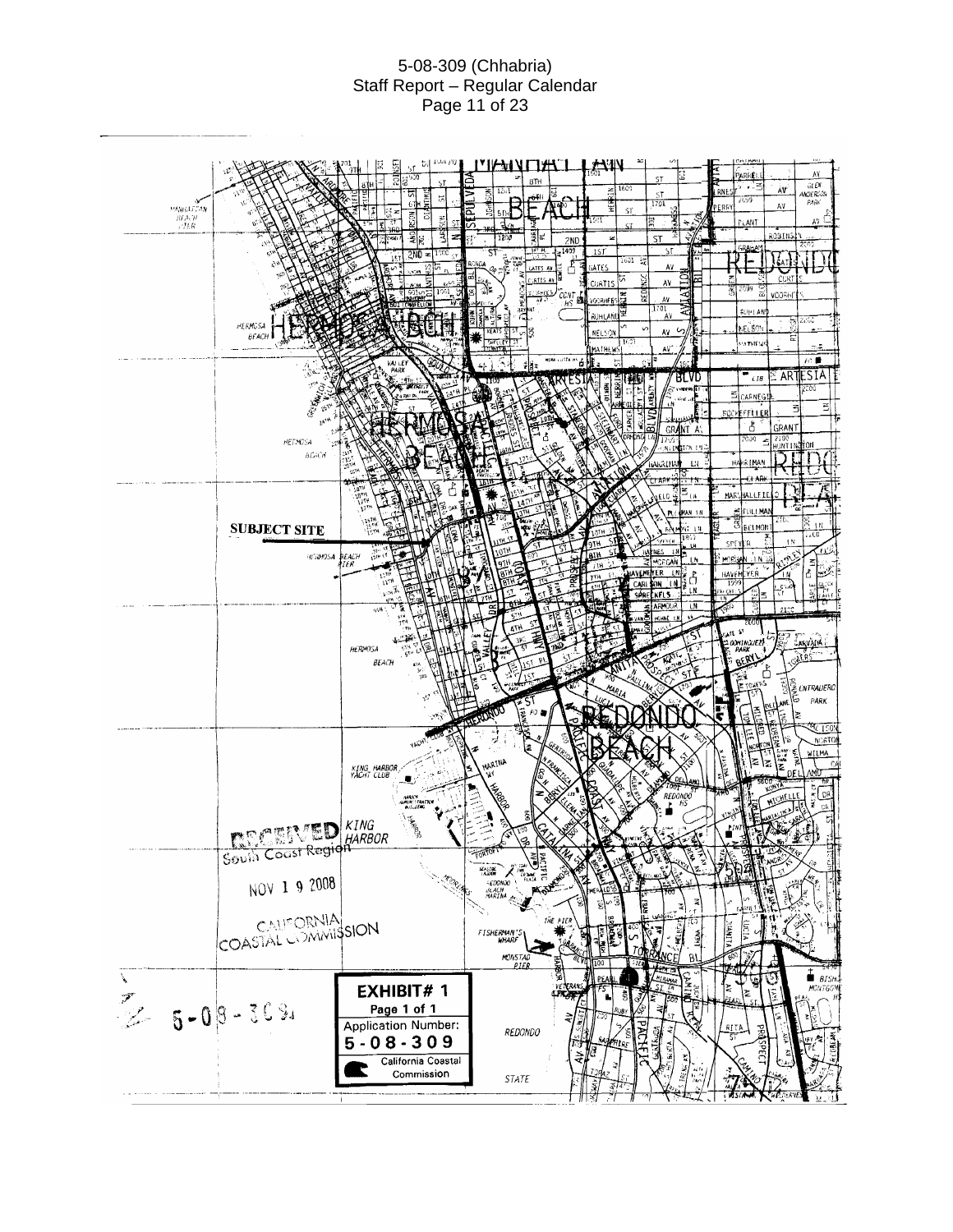#### 5-08-309 (Chhabria) Staff Report – Regular Calendar Page 12 of 23

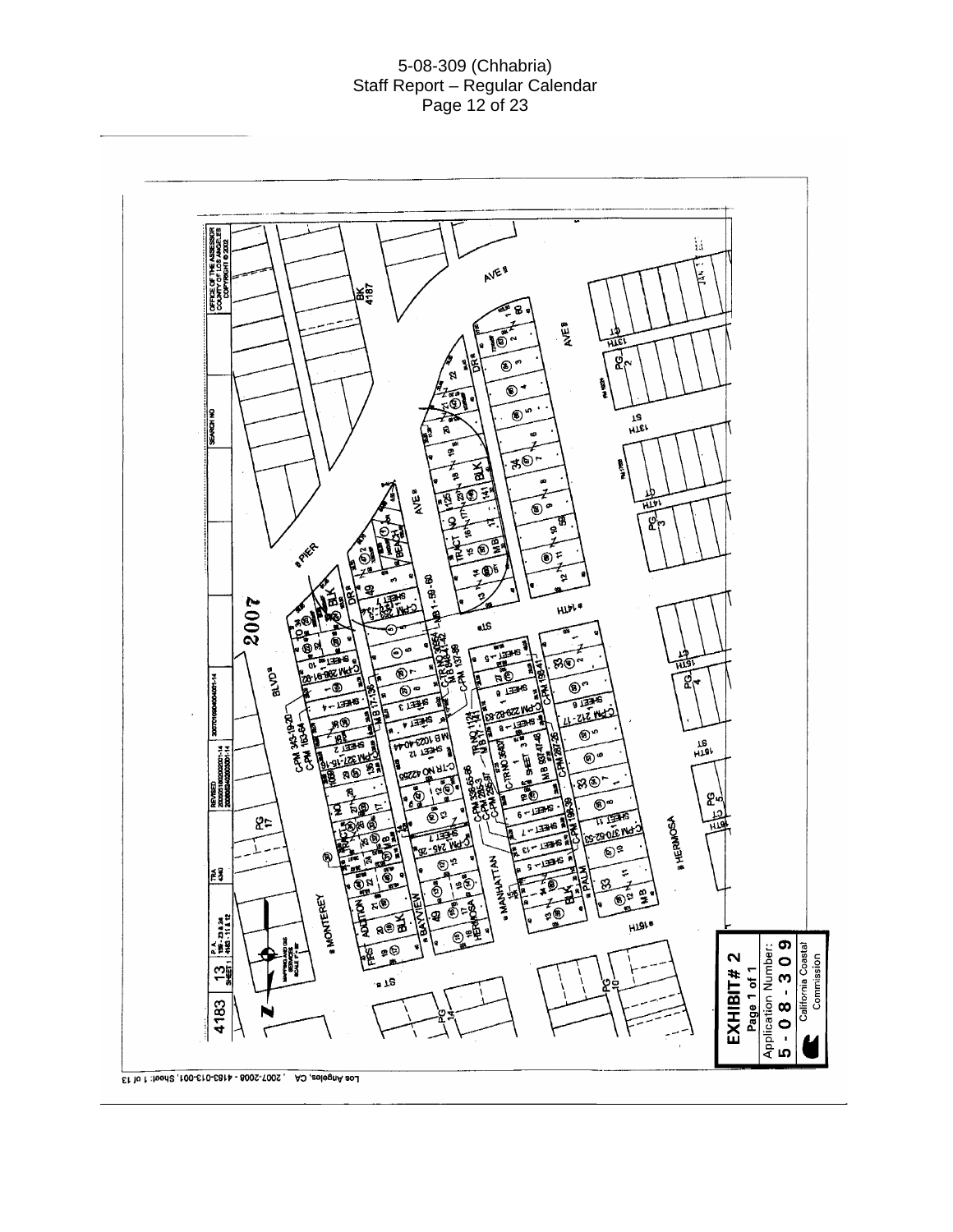# 5-08-309 (Chhabria) Staff Report – Regular Calendar Page 13 of 23

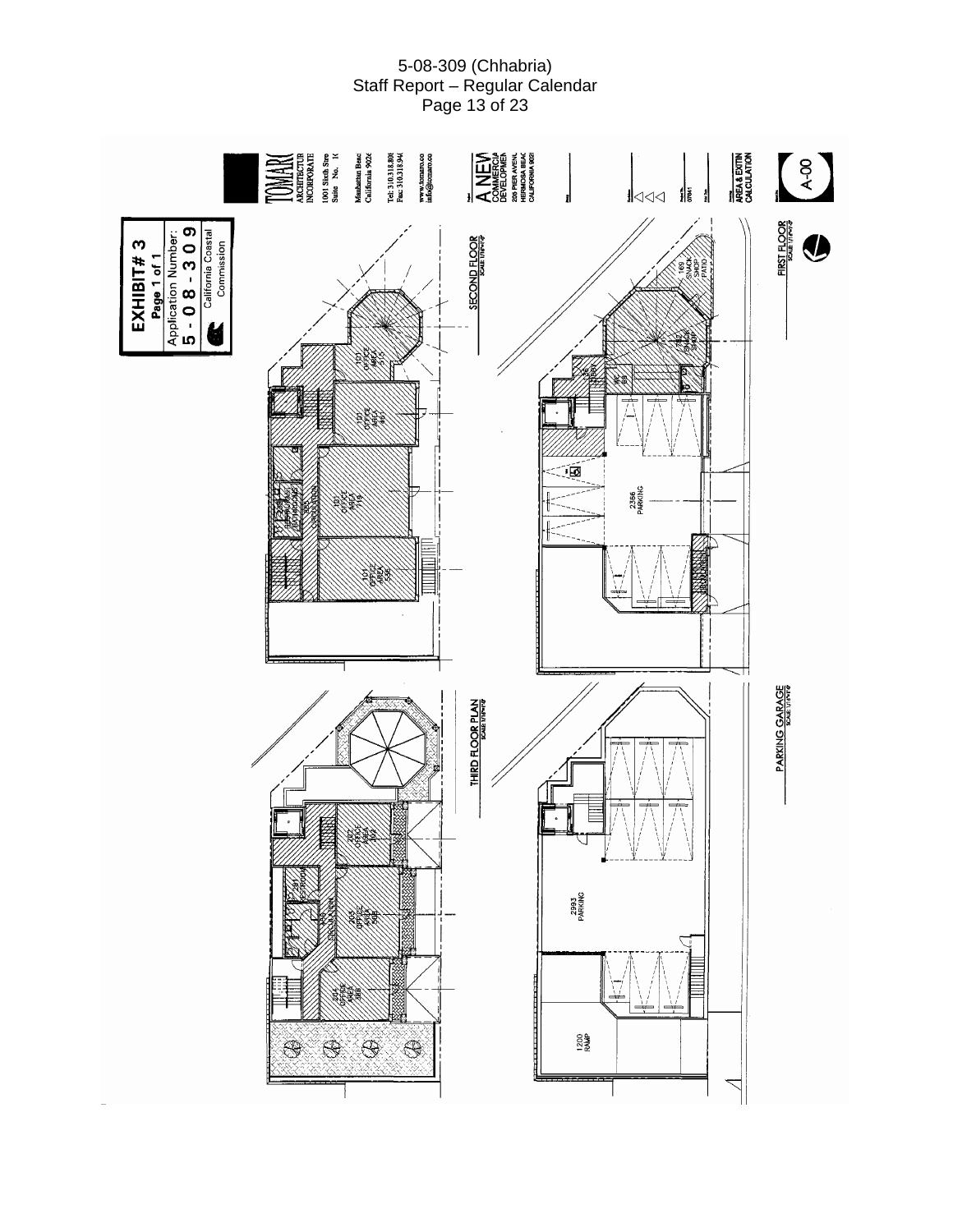# 5-08-309 (Chhabria) Staff Report – Regular Calendar Page 14 of 23

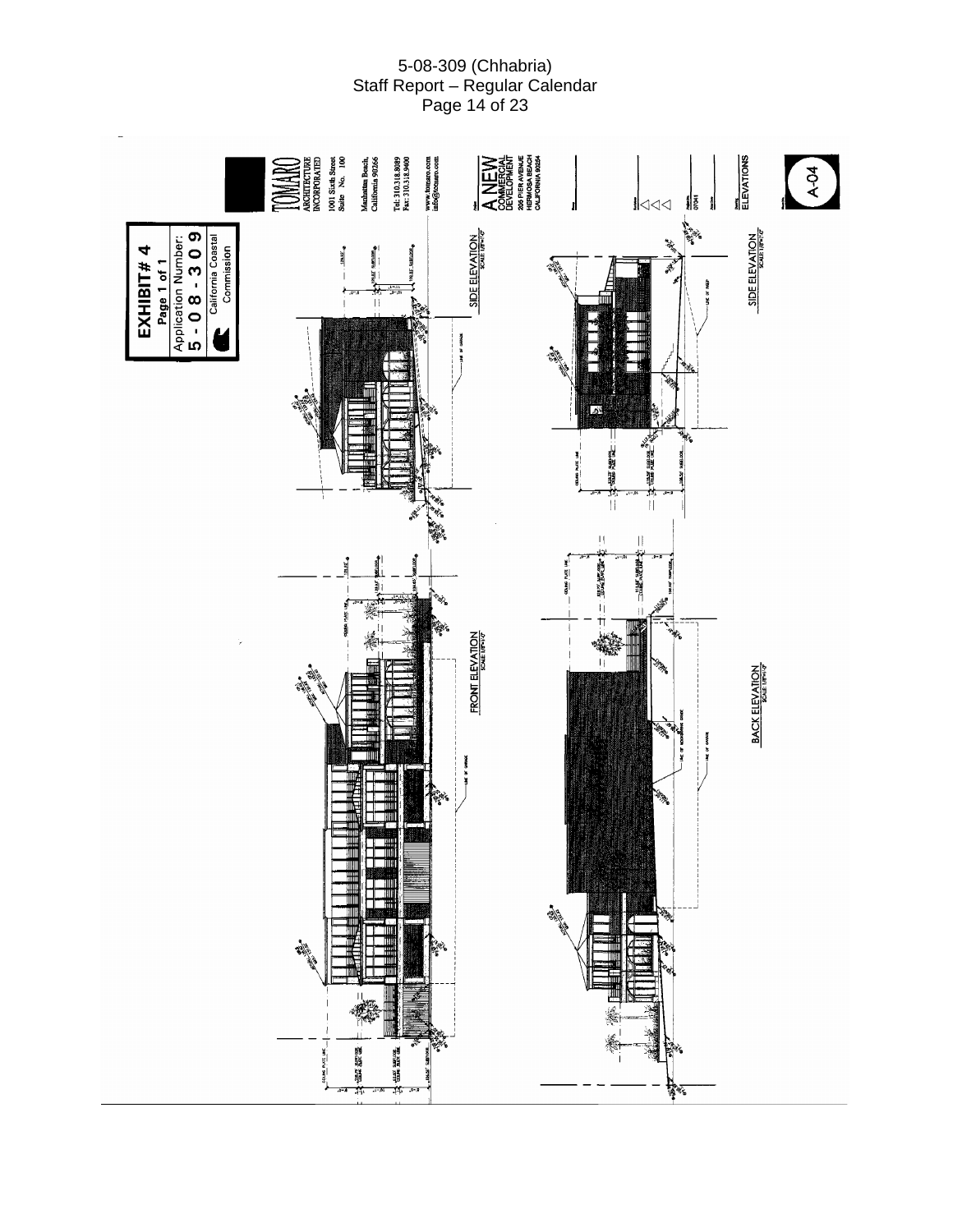#### 5-08-309 (Chhabria) Staff Report - Regular Calendar Page 15 of 23

#### P.C. RESOLUTION 08-36

 $6 - 0$   $3 - 7 - 1$ 

A RESOLUTION OF THE PLANNING COMMISSION OF THE CITY OF HERMOSA BEACH, CALIFORNIA, APPROVING A PRECISE DEVELOPMENT PLAN TO CONSTRUCT A NEW 6,400 SQUARE FOOT TWO-STORY COMMERCIAL BUILDING WITH BASEMENT PARKING CONTAINING OFFICE AND SNACK SHOP USES; A CONDITIONAL USE PERMIT FOR A COMMERCIAL CONDOMINIUM AND VESTING TENTATIVE TRACT MAP NO. 70364 TO DIVIDE THE BUILDING INTO 7 CONDOMINIUM UNITS; A CONDITIONAL USE PERMIT FOR OUTDOOR SEATING FOR THE SNACK SHOP; A PARKING PLAN TO CALCULATE REQUIRED PARKING BASED ON RETAIL USE FOR THE SNACK SHOP AND TO USE TANDEM PARKING FOR REOUIRED PARKING, AND TO COMPENSATE FOR LESS THAN REQUIRED PARKING BY PAYMENT OF PARKING IN-LIEU FEES; AND, ADOPTION OF A MITIGATED NEGATIVE DECLARATION OF ENVIRONMENTAL IMPACTS, LOCATED ON PROPERTY AT 205 PIER AVENUE AND LEGALLY DESCRIBED AS LOT 1, BLOCK 49, FIRST **ADDITION TO HERMOSA BEACH** 

The Planning Commission of the City of Hermosa Beach does hereby resolve and order as follows (which supersede P.C. Resolution 08-29):

Section 1. An application was filed by Raju Chhabria, owner of property at 205 Pier Avenue seeking approval of a Precise Development Plan, Conditional Use Permit and Vesting Tentative Tract Map No. 70364 to construct a commercial condominium building containing 7units for general office use and outdoor seating for a snack shop and a Parking Plan to calculate required parking based on retail use for the snack shop and to use tandem parking for required parking, and to compensate for less than required parking by subtracting common bathroom area from calculable floor area and adoption of a mitigated negative declaration of environmental impacts.

Section 2. The Planning Commission conducted a duly noticed public hearing to consider the subject application on May 20, 2008 (P.C. Resolution 08-29), and voted 4:1 to approve the project with payment of in-lieu parking fees for the deficiency of 8 spaces. At the July 22, 2008 City Council meeting, the project was reconsidered by the Council. The project was remanded back to the Planning Commission. The applicant was directed to reduce the number of in-lieu parking spaces needed either by providing additional on-site parking or reducing the square footage of the project.

Section 3. On August 19, 2008, the Planning Commission conducted a duly noticed public hearing to consider the subject application and considered testimony and evidence both written and oral, was presented to and considered by the Planning Commission. Based on the testimony and evidence received the Planning Commission makes the following factual findings:

 $\mathbf{1}$ 

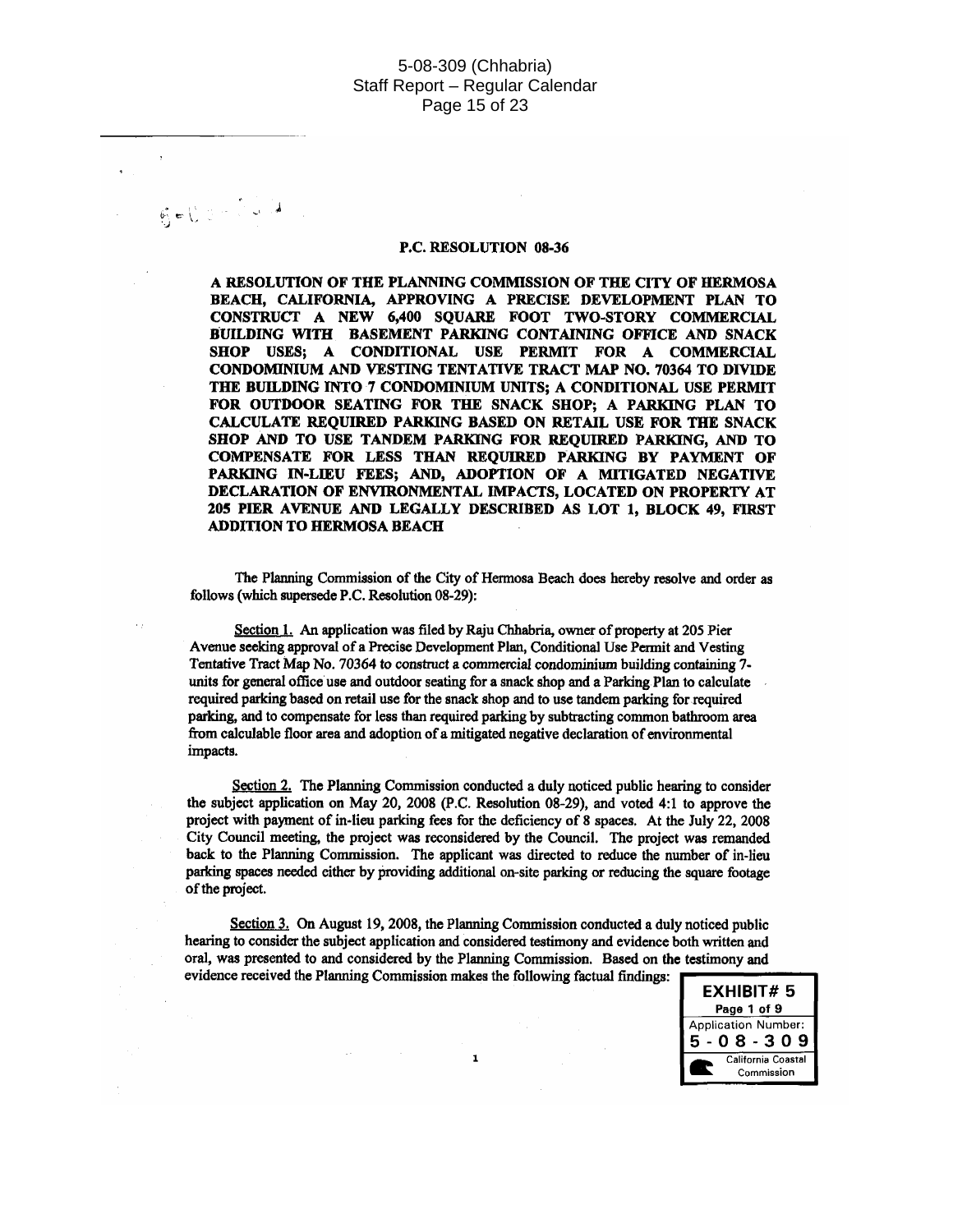#### 5-08-309 (Chhabria) Staff Report - Regular Calendar Page 16 of 23

1. The subject site is located on the northeast corner of Pier Avenue and Manhattan Avenue. The property is currently used for a drive-thru dairy (Alta Dena Dairy) with surface parking for 2 cars.

The project involves the demolition of all existing improvements and the  $2.$ construction of a two story building with subterranean parking, containing snack shop use on the basement level of the building and offices on the first and second floor, and includes basement parking. The total allocation of uses for the project, excluding common stairway and common lobby area, includes approximately 4,100 square feet for offices and 1,000 square feet for the snack shop and outdoor seating area.

The building contains up to 7 separate commercial units intended to be sold 3. separately as condominium units. Commercial condominiums require a Conditional Use Permit pursuant to Section 17.22.100 of the Zoning Ordinance and approval of a Vesting Tentative Tract Map.

4. Since the project is located in the downtown district, the retail and office uses are subject to the parking requirements of Section 17.44.040 which require 4 parking spaces per 1,000 square feet of floor area, and the snack shop use may also be considered a retail use for the calculation of parking requirements. This results in an aggregate total off-street parking requirement of 20 spaces. There are 18 parking spaces provided on site, 15 regular spaces and 3 compact spaces with direct access off of Manhattan Avenue. Of the 18 parking spaces, there are 3 tandem spaces located on the lower garage level and 3 compact spaces in the parking facility.

5. The parking calculation is based on gross aggregate floor area for the retail snack shop and office uses. Pursuant to Section 17.44.010, the office floor area does not include open courts, corridors, and open stairways.

6. The applicant is requesting to base parking requirements on net floor area (i.e. to subtract the area of common restrooms and common lobby area from calculable floor area).

Section  $\overline{4}$ . Based on the foregoing factual findings the Planning Commission makes the following findings pertaining to the applications for a Precise Development Plan, Conditional Use Permit for commercial condominium development and outdoor seating for a snack shop, Vesting Tentative Tract Map, and Parking Plan:

1. The project is consistent with applicable general and specific plans and is in compliance with the use and development requirements of the Zoning Ordinance:

 $\overline{\mathbf{2}}$ 

2. The site is zoned C-2 and is physically suitable for the type and density of proposed development and the project and the proposed use complies with the development standards contained therein;

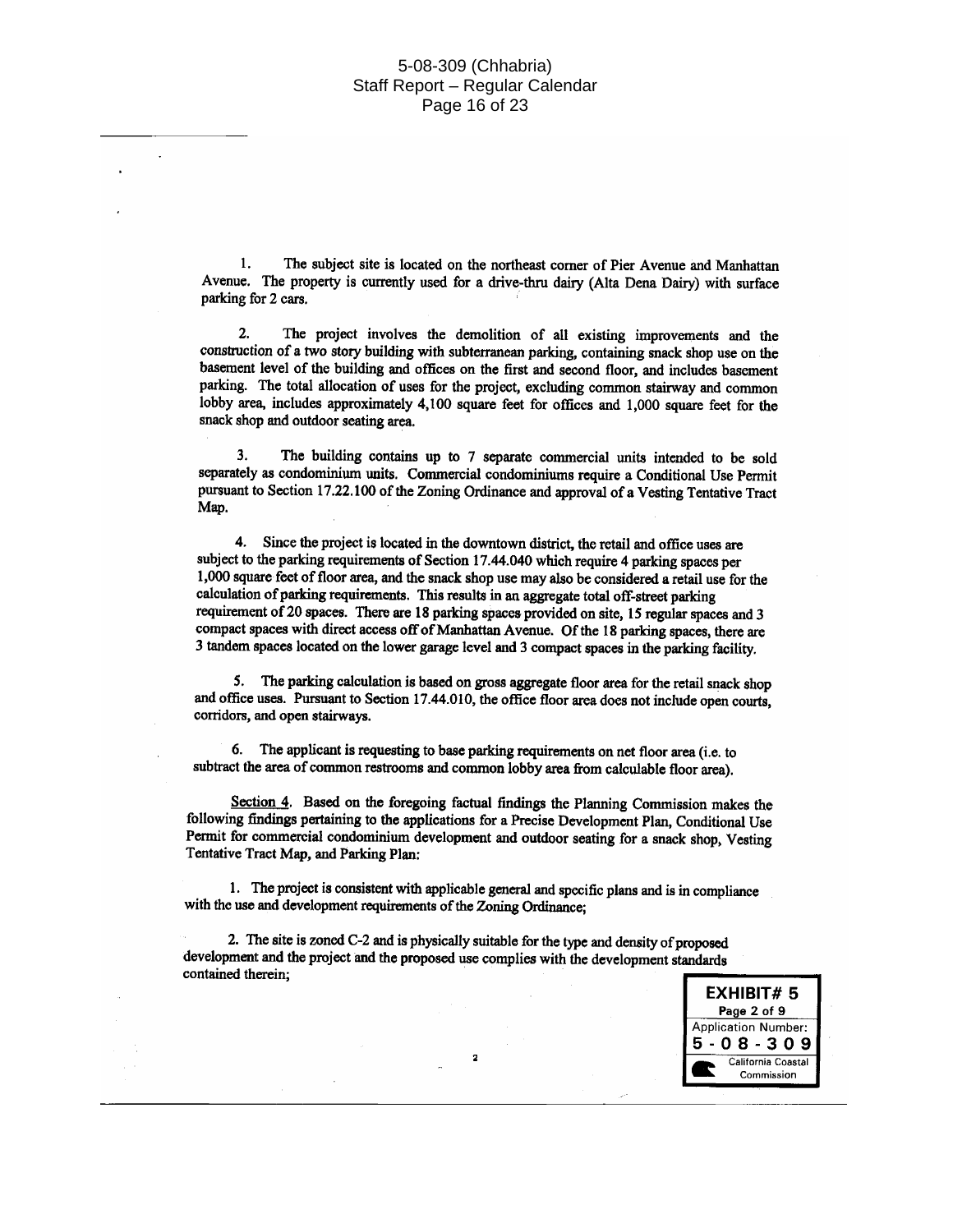#### 5-08-309 (Chhabria) Staff Report - Regular Calendar Page 17 of 23

3. The subdivision or types of improvements are not likely to cause serious public health problems:

4. The subdivision or type of improvements will not conflict with easements, acquired by the public at large, for access through or use of property within the proposed subdivision;

5. Design of the proposed subdivision is compatible and consistent with applicable elements of the City's General Plan, and is compatible with the immediate environment:

6. The project, as conditioned, will conform to all zoning and condominium laws and criteria and will be compatible with neighboring residential properties;

7. The general criteria of Hermosa Beach Municipal Code Section 17.58.030 for granting or conditionally granting a Precise Development Plan have been considered. In making this finding, the Planning Commission has determined that:

- The proximity of the project to existing commercial and residential uses in the a. downtown area will not result in negative effects with incorporation of the conditions below.
- **.** The project is designed to minimize impact on ocean views from residential areas, as the building will be constructed in compliance with the 30-foot height limit of the  $C-2$  zone.
- The uses proposed are compatible with each other and with existing development in c. the vicinity.
- The proposed exterior and decor of the structure are sufficiently compatible with d. existing establishments in the area and are consistent with the goals of the Upper Pier Avenue Committee to improve the streetscape for the Upper Pier Avenue.
- The project will not result in adverse noise, odor, dust or vibration environmental e. impacts.
- f. The proposed use will not result in an adverse impact on the City's infrastructure and/or services.

The criteria of Hermosa Beach Municipal Code Section 17.58.030(C) for denial of a 8. Precise Development Plan are not applicable. In making this finding, the Planning Commission has determined that:

 $\overline{\mathbf{a}}$ 



The project will not substantially depreciate property values in the vicinity, or interfere with the use or enjoyment of property in such area, because of excessive dissimilarity or inappropriateness of design in relation to the surrounding vicinity.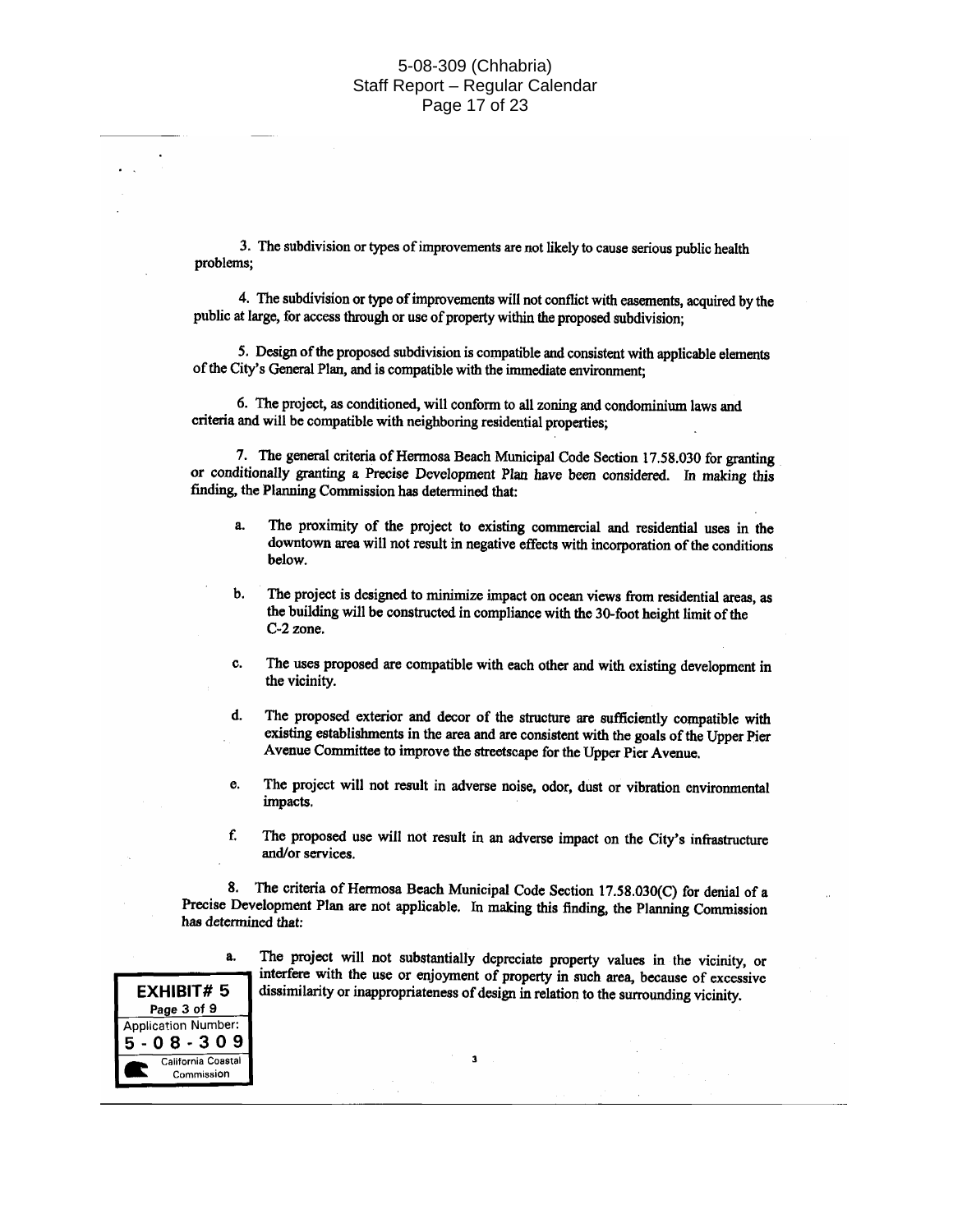#### b. The project will not have significant environmental adverse impacts.

9. Pursuant to Section 17.44.210 of the Zoning Ordinance, the deficiency in parking is compensated through the use of tandem parking and the payment of in-lieu fees which is acceptable because the mix of proposed uses that include offices and a snack shop, is located in the pedestrian oriented downtown district and will draw a significant portion of its users from foot traffic and will have peak parking demand periods that differ from many nearby commercial uses that share the same public parking. However, the common restroom area cannot be excluded from calculable floor area in determining the number of spaces deficient.

10. Pursuant to Section 17.44.030(O) applying retail commercial parking requirement is appropriate for the snack shop as the use will comply with the definition of snack shop of no more than 25 seats, does not include waiter/waitress table service, except queuing, (intermittent delivery of purchased goods) and does not serve full meals or have a kitchen capable of serving meals but instead serves snacks or non-alcoholic beverages for consumption on the premises or for take-out specifically, items such as donuts and other baked goods, ice cream, yogurt, cookies, coffee, tea and juices are considered snacks. The snack shop is subject to a separate approval by Planning Commission to verify consistency with the snack shop use as defined Section 17.04.050.

#### Section 5. Environmental Review.

1. Pursuant to the California Environmental Quality Act ("CEQA") and the City's local CEQA Guidelines, the Staff Environmental Review Committee prepared an Initial Study of the potential environmental effects of the proposed project. Based upon the Initial Study, the Committee determined that there was no substantial evidence, in light of the whole record before the City, that the project would have a significant effect on the environment as long as certain mitigation measures are incorporated into the project to address parking issues. City staff thereafter prepared a Mitigated Negative Declaration for the project and duly provided public notice of the public comment period and of the intent to adopt the Mitigated Negative Declaration. A copy of the Initial Study and Mitigated Negative Declaration are attached hereto and incorporated herein by reference.

2. The Planning Commission has reviewed the Mitigated Negative Declaration and all comments received regarding the Mitigated Negative Declaration and the Mitigation Monitoring Plan. Based on the whole record, the Planning Commission finds that: (i) the Mitigated Negative Declaration was prepared in compliance with CEQA; and (ii) there is no substantial evidence that the proposed project will have a significant effect on the environment with the mitigation measures incorporated. Based on these findings, the Planning Commission hereby adopts the Mitigated Negative Declaration and Mitigation Monitoring Plan and prepared for the proposed project incorporating the following mitigation measure:

A parking operation plan is required to manage the use of 3 tandem parking spaces a. located on the lower level garage and to maximize the efficient use of the on-site parking facility.



 $\overline{\mathbf{A}}$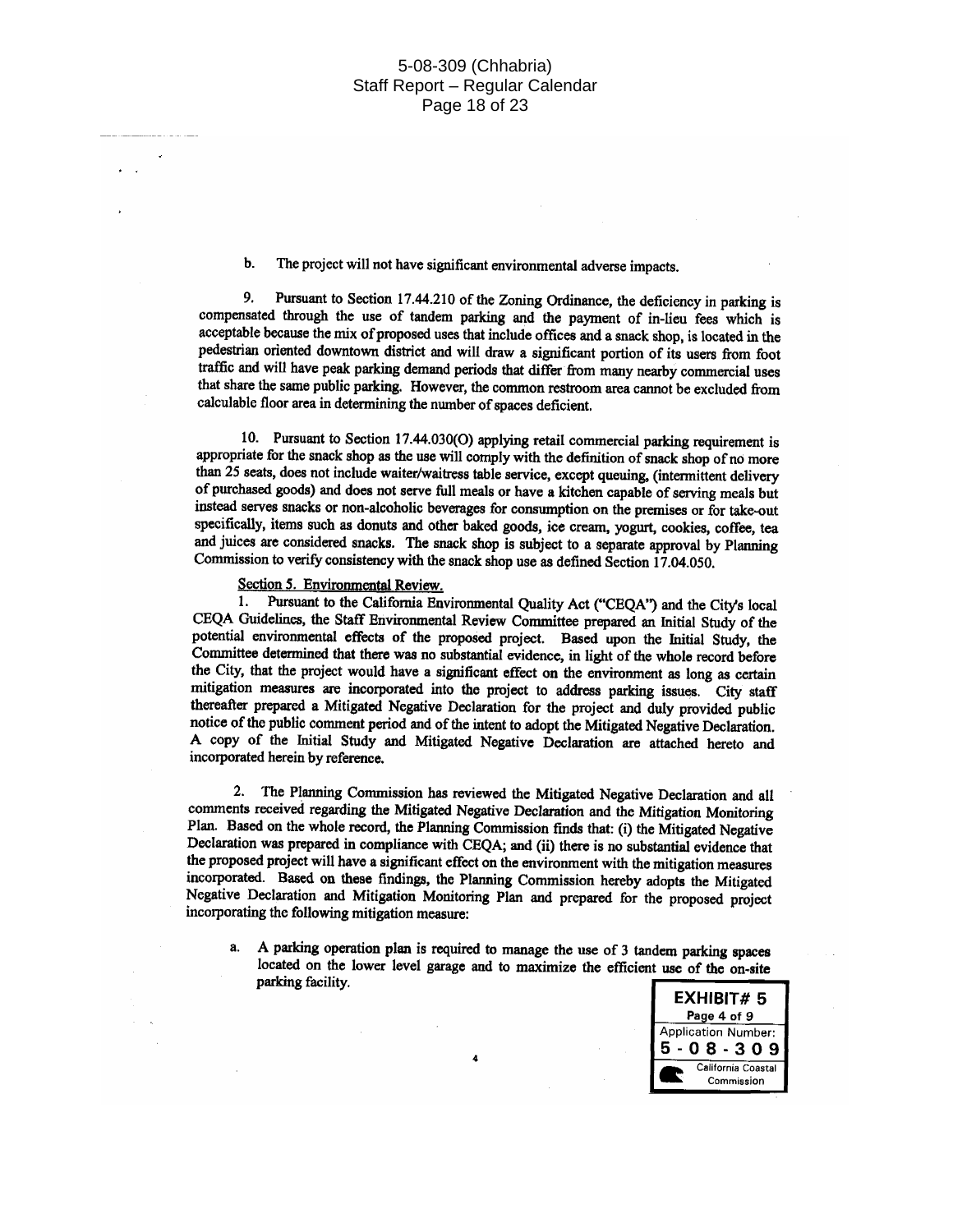Section 6. Based on the foregoing, the Planning Commission hereby approves the subject Precise Development Plan, Conditional Use Permits, Vesting Tentative Tract Map No. 70364 and Parking Plan subject to the following Conditions of Approval (which supersede the conditions contained in P.C. Resolution 08-29):

- 1. The development and continued use of the property shall be substantially consistent with submitted plans as reviewed by the Planning Commission at their meeting of August 19, 2008, incorporating all revisions as required by the conditions below. Any major modification, including changes in the allocation of uses within the buildings, shall be subject to review and approval of the Planning Commission. Minor modifications may be approved by the Community Development Director but shall not be final until confirmed by the Planning Commission as a consent calendar item on the Commission agenda.
- 2. Final plans for building permit issuance shall be revised to incorporate the following.
	- a. Install appropriate pavement marking (i.e. stop bar with STOP legend) on the project drive aisle just east of the public sidewalk to ensure motorists stop prior to the sidewalk before exiting the site
	- b. Decorative paving surfaces for the pedestrian entry and entries into the parking areas shall be provided.
	- c. Provision of street trees and tree grates as approved by the Public Works Department in coordination with street improvement plans from the Upper Pier Avenue Committee, or alternatively the owner shall deposit the necessary funds for the improvements to be constructed at a later date.
- 3. A revised detailed landscape plan for on-site, and off-site landscaping, consistent with the conceptual plan shall be submitted for review and approval by the Community Development Director prior to issuance of building permits incorporating the revisions below:
	- Decorative surfaces shall be provided at driveway entry areas and at the a. pedestrian entry areas consistent with the submitted plan.
	- Street trees shall be provided as per the conceptual landscape plan with final b. tree location, type, and tree grates to be reviewed and approved by the Public **Works Director.**
- 4. The proposed project parking is based on four (4) spaces per 1,000 square feet, including the gross aggregate floor area for the retail snack shop, office uses and common restrooms. In order to compensate for required parking that is not provided Section 17.44.040(E) allows the applicant to contribute fees to the City's

 $\overline{\phantom{a}}$ 

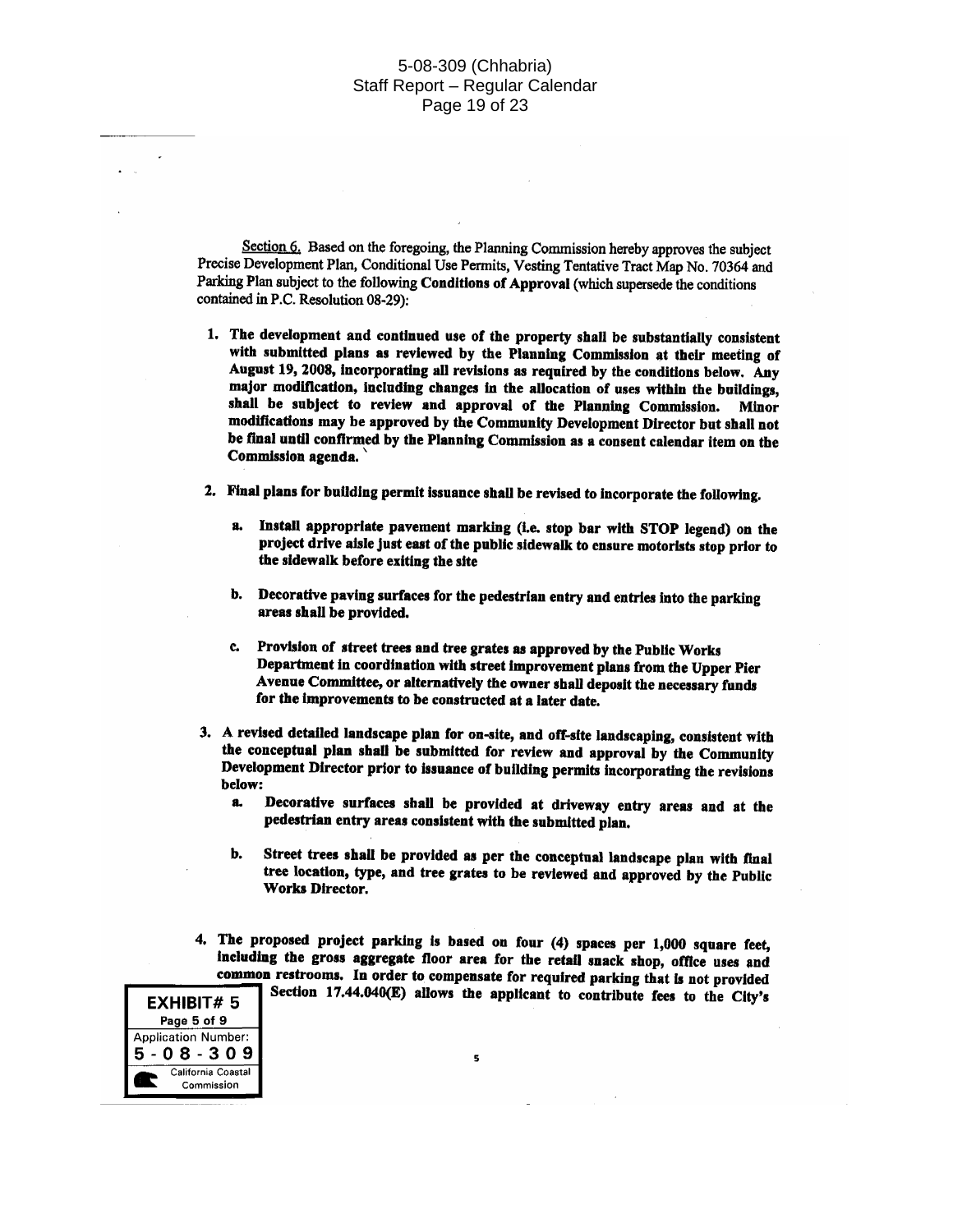#### 5-08-309 (Chhabria) Staff Report - Regular Calendar Page 20 of 23

parking improvement fund in-lieu of required parking spaces not provided, at the amount of \$28,900 per required space. The applicant therefore shall pay parking inlieu fees to compensate for the deficiency of required parking spaces. The payment of parking in-lieu fees shall be made prior to issuance of a Certificate of Occupancy for the building.

- 5. All parking shall be available for free to customers and employees with the exception of 3 tandem parking spaces that may be assigned for exclusive use by office condominium employees or tenants of the building to maximize the efficient use of the parking facility.
	- A parking operation plan shall be submitted for approval by the Planning  $\mathbf{a}$ Division prior to issuance of the building permit.
	- The handicap accessible space shall be appropriately signed. b.
- 6. Architectural treatment of the building and all finishes shall be as shown on building elevations and site and floor plans. Any modification shall require approval by the **Community Development Director.**
- 7. A detailed comprehensive sign plan shall be submitted for review and approval by the Community Development Director incorporating specifications for all individual tenant or owner signs that shall be consistent with that plan.
- 8. The allocation uses of the building shall be as shown on the plan, uses shall be limited to general office, retail snack shop uses allowed in the C-2 zone, with the following approximate allocation of uses, and shall not include any other uses subject to greater parking requirements.

| Offices           | Approx. 4,100 SF        |
|-------------------|-------------------------|
| <b>Snack Shop</b> | Approx. 1,000 SF        |
| <b>Total SF</b>   | <b>Approx. 5,100 SF</b> |

The office allocation does not include stair corridors or the common lobby. The snack shop allocation includes outdoor seating area. General office use does not include medical clinics, or retail businesses or services. Any material change in the allocation of uses shall be reviewed and approved by the Planning Commission.

9. A covenant shall be incorporated into the Covenants, Codes and Restrictions for the condominiums and recorded with the property, and with State Department of Real Estate if necessary, stipulating that storage, lockers, lobby, restrooms and other common areas cannot be converted to condominium office space.

6

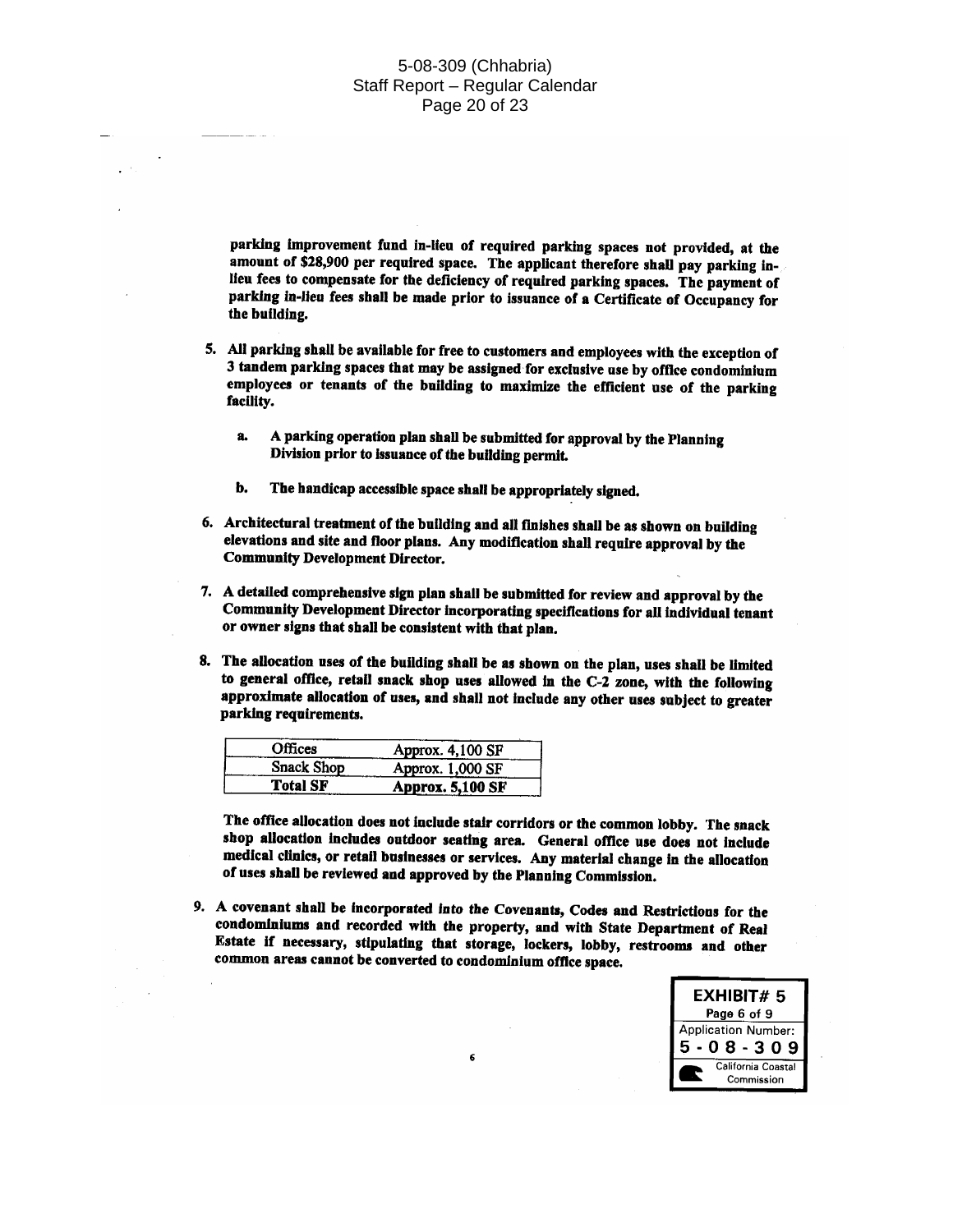#### 5-08-309 (Chhabria) Staff Report - Regular Calendar Page 21 of 23

- 10. Outdoor seating and use of the outdoor courtyard for the retail snack shop shall be limited to between 7:00 A.M. and 10:00 P.M. daily and no entertainment, speakers, or televisions are allowed in the outdoor seating and courtyard areas.
- 11. The reduced parking requirement as applied to the snack shop is subject to approval by the Planning Commission, pursuant to Section 17.44.030(O) of the Zoning Ordinance, a separate Parking Plan application must be submitted to the Community Development Department for Planning Commission to verify consistency with the snack shop use as defined in Section 17.04.050 prior to issuance of building permit for interior improvements and operation of the snack shop.
- 12. A detailed drainage and (SUSMP) Standard Urban Stormwater Mitigation Plan is required for approval by the Public Works Department, prior to the issuance of building permits and implemented on site, demonstrating best management practices for storm water pollution control, and for sediment control and erosion control during construction.
- 13. The project shall meet all requirements of the Condominium Ordinance.
	- я. Covenants, Conditions, and Restrictions in compliance with the Condominium Ordinance Section 17.22.120 shall be submitted to the Community Development Department for review and approval prior to the issuance of building permits.
	- b. The Covenants, Conditions and Restrictions shall include all conditions of approval as contained herein, and shall also strictly prohibit any residential use and any use of the condominium units for overnight sleeping purposes.
	- Proof of recordation of approved CC & R's shall be submitted to the Community  $c_{\rm a}$ Development Director thirty (30) days after recordation of the Final Map.
- 14. On street parking and parking meter locations shall be reconfigured to maximize onstreet parking.
- 15. The applicant is responsible for all off-site right-of-way construction required by the Public Works Department, or alternatively, may deposit funds in amount to cover the cost for future right-of-way construction for the Pier Avenue frontage.
- 16. The applicant shall submit all required plans and reports to comply with the City's construction debris recycling program including manifests from both the recycler and **County landfill.**
- 17. The applicant shall work with staff to integrate reasonable sustainable development standards in the project. The applicant shall incorporate at least one (1) sustainable development technology from each of the three (3) categories in the City's Green Building Design Checklist prior to the issuance of the Certificate of Occupancy.

 $\overline{7}$ 

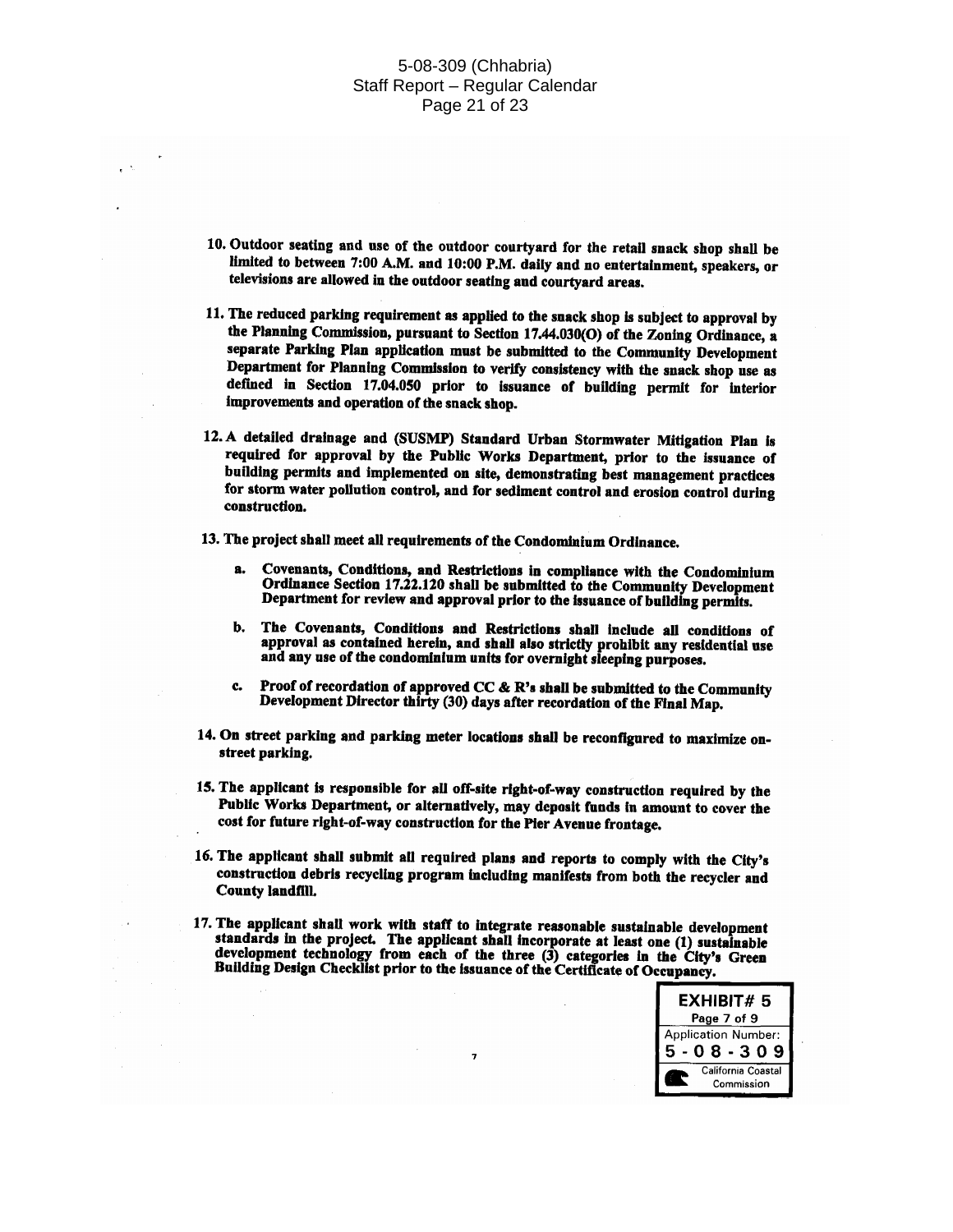#### 5-08-309 (Chhabria) Staff Report - Regular Calendar Page 22 of 23

- 18. The project shall comply with the requirements of the Fire and Public Works Department.
- 19. Final building plans/construction drawings including site, elevation, floor, roof plan, sections, details, signage, landscaping and irrigation, submitted for building permit issuance shall be reviewed for consistency with the plans approved by the Planning Commission and the conditions of this resolution, and approved by the Community Development Director prior to the issuance of any Building Permit.
- 20. All roof equipment shall comply with Section 17.46.010 of the Zoning Ordinance. All roof equipment shall be located and designed to be screened from public view and any portion that exceeds the height limit shall not cover more than 5% of the roof area.
- 21. The project and operation of the business shall comply with all applicable requirements of the Municipal Code.
- 22. The Precise Development Plan and Parking Plan shall be recorded, and proof of recordation shall be submitted to the Community Development Department prior to the issuance of the Certificate of Occupancy.
- 23. Each of the above Conditions of Approval is separately enforced, and if one of the Conditions of Approval is found to be invalid by a court of law, all the other conditions shall remain valid and enforceable.
- 24. Permittee shall defend, indemnify and hold harmless the City, it agents, officers, and employees from any claim, action, or proceeding against the City or its agents, officers, or employee to attack, set aside, void or annul this permit approval, which action is brought within the applicable time period of the State Government Code. The City shall promptly notify the permittee of any claim, action, or proceeding and the City shall cooperate fully in the defense. If the City fails to promptly notify the permittee of any claim, action or proceeding, or if the City fails to cooperate fully in the defense, the permittee shall not thereafter be responsible to defend, indemnify, or hold harmless the City.
- 25. The permittee shall reimburse the City for any court and attorney's fees which the City may be required to pay as a result of any claim or action brought against the City because of this grant. Although the permittee is the real party in interest in an action, the City may, at its sole discretion, participate at its own expense in the defense of the action, but such participation shall not relieve the permittee of any obligation under this condition.
- 26. The subject property shall be developed, maintained and operated in full compliance with the conditions of this grant and any law, statute, ordinance or other regulation to any development or activity on the subject property. Failure of the